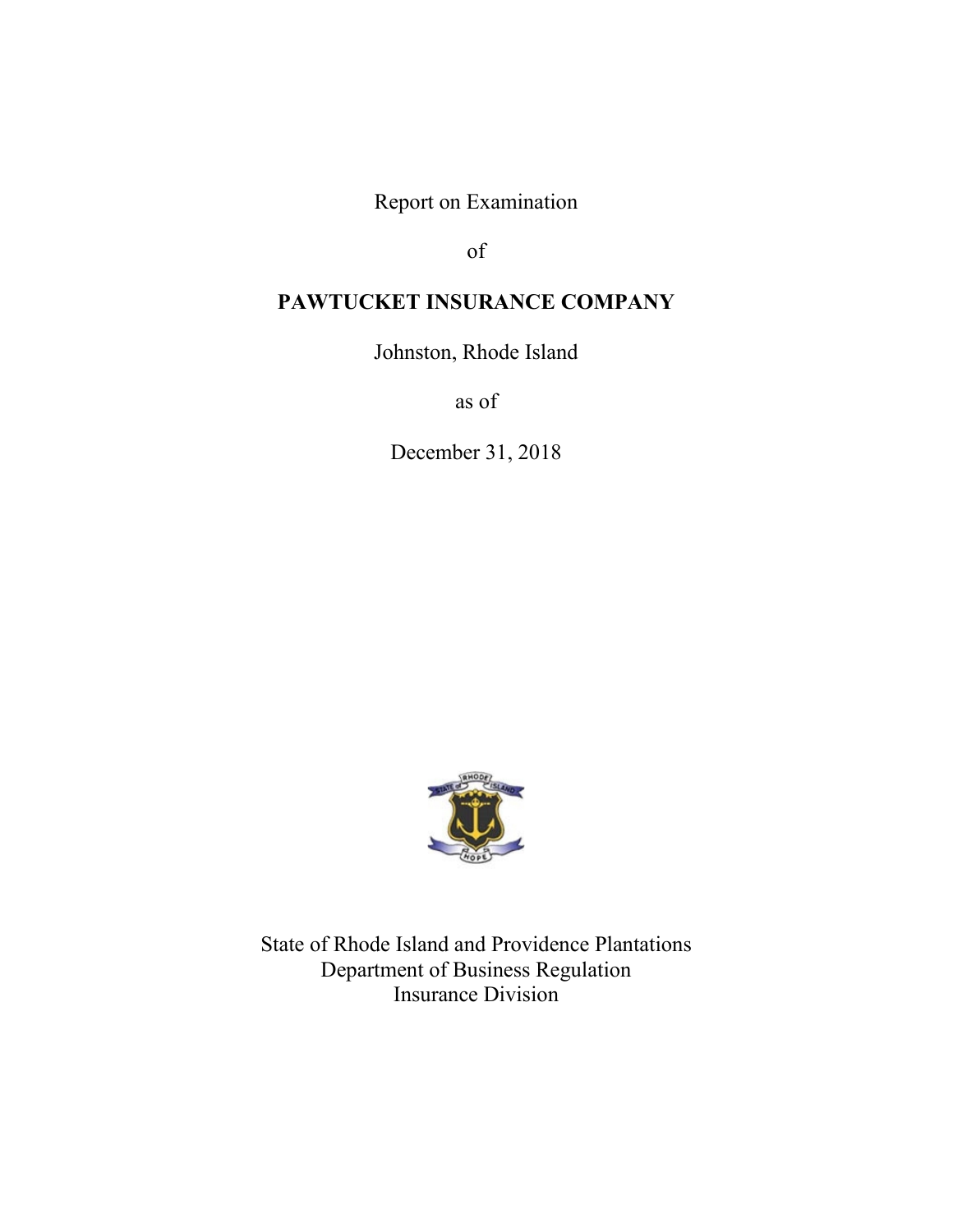

**State of Rhode Island and Providence Plantations DEPARTMENT OF BUSINESS REGULATION 1511 Pontiac Avenue, Bldg. 69-2 Cranston, Rhode Island 02920**

## **Insurance Division**

## **ADOPTION ORDER**

The attached Report of Examination as of December 31, 2018, of the condition and affairs of

## PAWTUCKET INSURANCE COMPANY

was recently completed by duly qualified examiners, pursuant to the provisions of the Rhode Island General Laws.

Due consideration has been given to the comments of the examiners regarding the operation of the Companies and their financial condition, as reflected in the report.

It is therefore ORDERED that said Report be, and it is hereby, adopted and filed and made an official record of this Department as of this date.

Department of Business Regulation

Dated: April 27, 2020

Elizabeth Kelleher Dwyer Superintendent of Insurance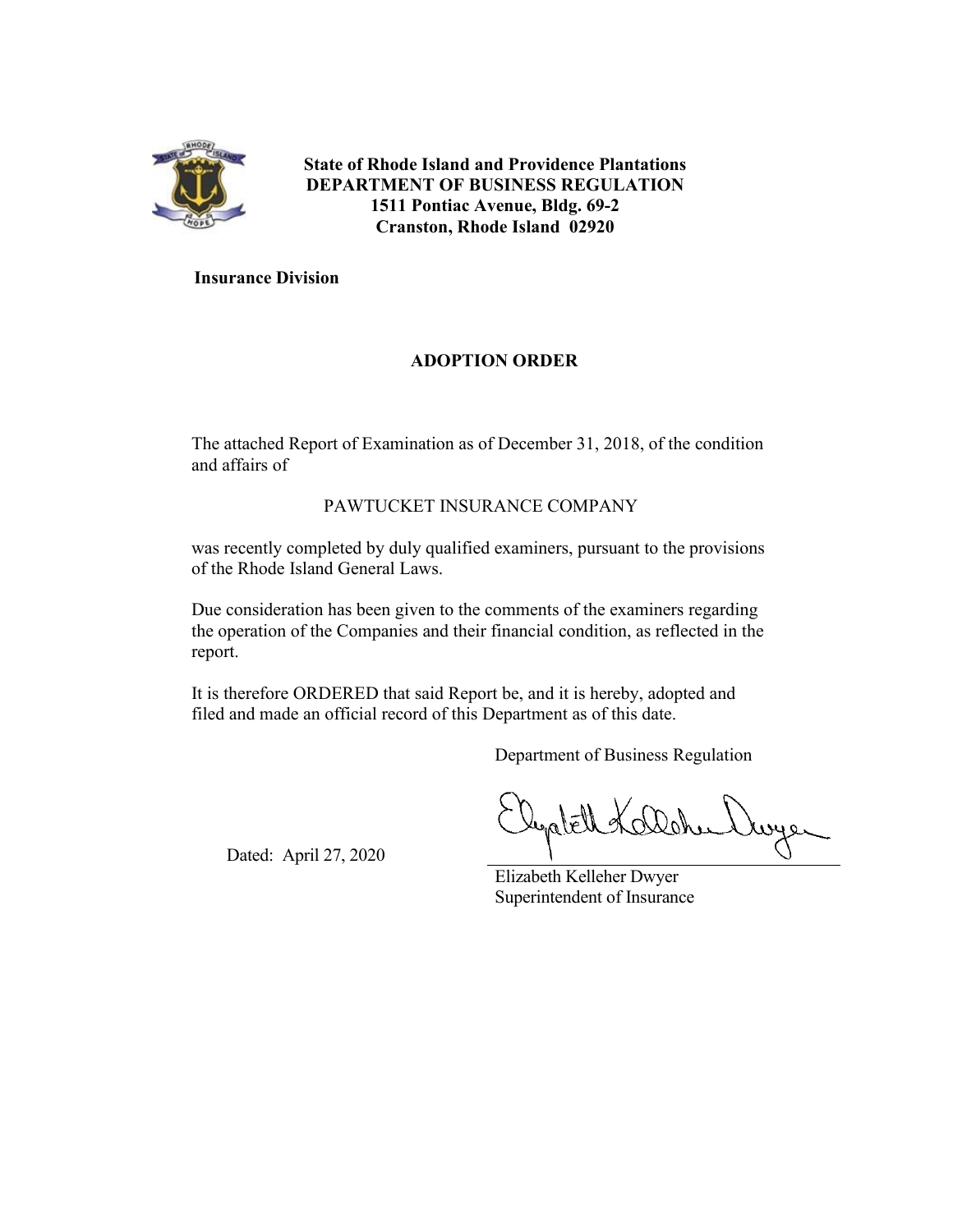# **TABLE OF CONTENTS**

|                                                               | Page         |
|---------------------------------------------------------------|--------------|
|                                                               | $\mathbf{1}$ |
|                                                               | 2            |
|                                                               | 3            |
|                                                               | 5            |
|                                                               | 5            |
|                                                               | 6            |
|                                                               | 8            |
|                                                               | 9            |
|                                                               | 10           |
|                                                               | 12           |
|                                                               | 12           |
|                                                               | 14           |
|                                                               | 15           |
| Comparative Statement of Liabilities, Surplus and Other Funds | 16           |
|                                                               | 17           |
|                                                               | 18           |
|                                                               | 19           |
|                                                               | 20           |
|                                                               | 20           |
|                                                               | 21           |
|                                                               | 21           |
|                                                               | 21           |
|                                                               | 22           |
|                                                               | 23           |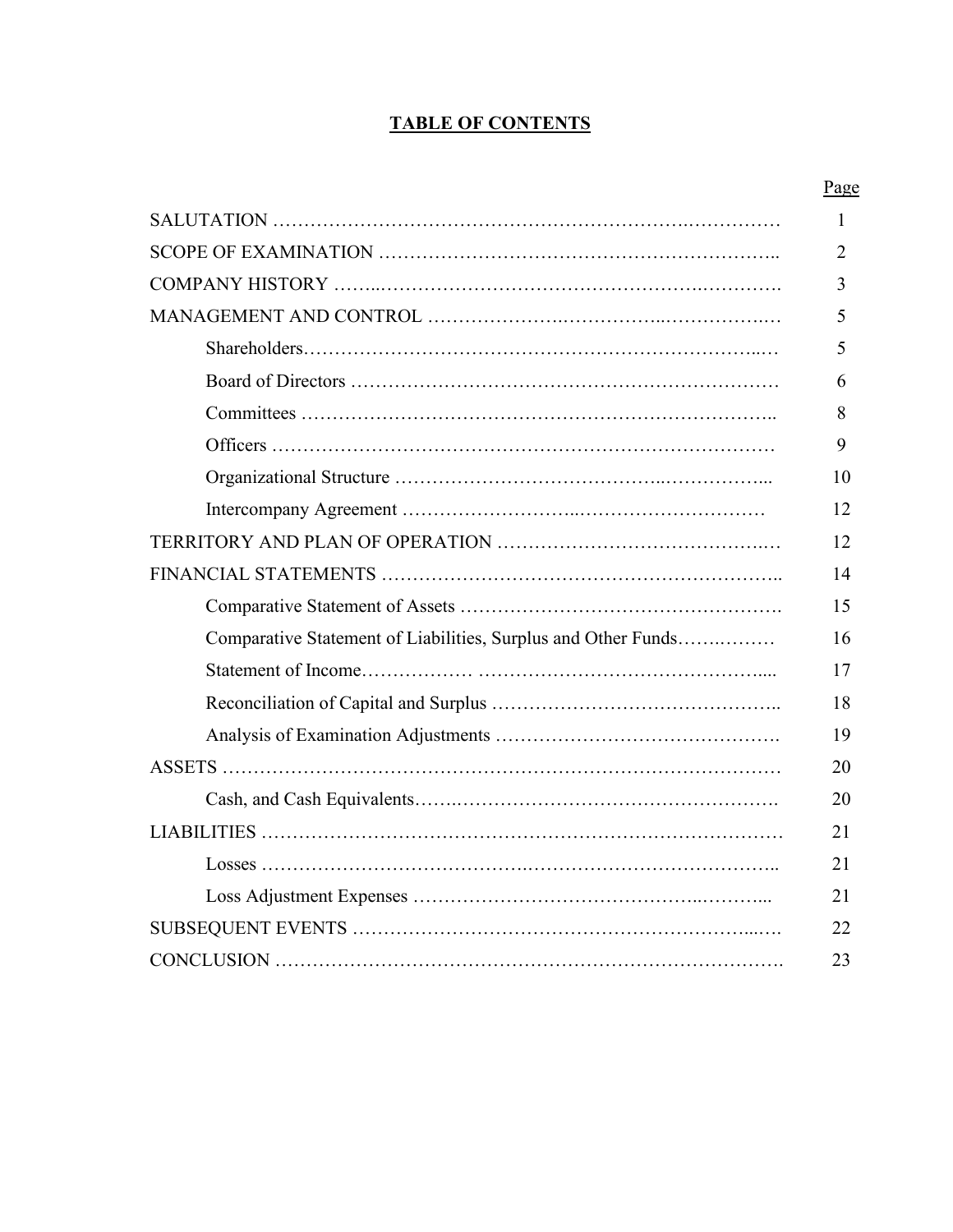February 14, 2020

Ms. Elizabeth Kelleher Dwyer Deputy Director and Superintendent of Financial Services State of Rhode Island and Providence Plantations Department of Business Regulation 1511 Pontiac Avenue, Bldg. 69-2 Cranston, Rhode Island 02920

Dear Superintendent Dwyer:

In accordance with your instructions and pursuant to Chapters 13.1 and 35 of Title 27 of the General Laws of the State of Rhode Island, an examination has been made as of December 31, 2018, of the financial condition and affairs of

## **PAWTUCKET INSURANCE COMPANY**

located at 1301 Atwood Avenue, Suite 316E, Johnston, Rhode Island. The report of such examination is herewith submitted.

Pawtucket Insurance Company, also referred to within this report as "PIC" or "the Company," was previously examined as of December 31, 2013. Both the current and prior examinations were conducted by the Insurance Division of the State of Rhode Island ("Insurance Division") representing the Northeast Zone of the National Association of Insurance Commissioners.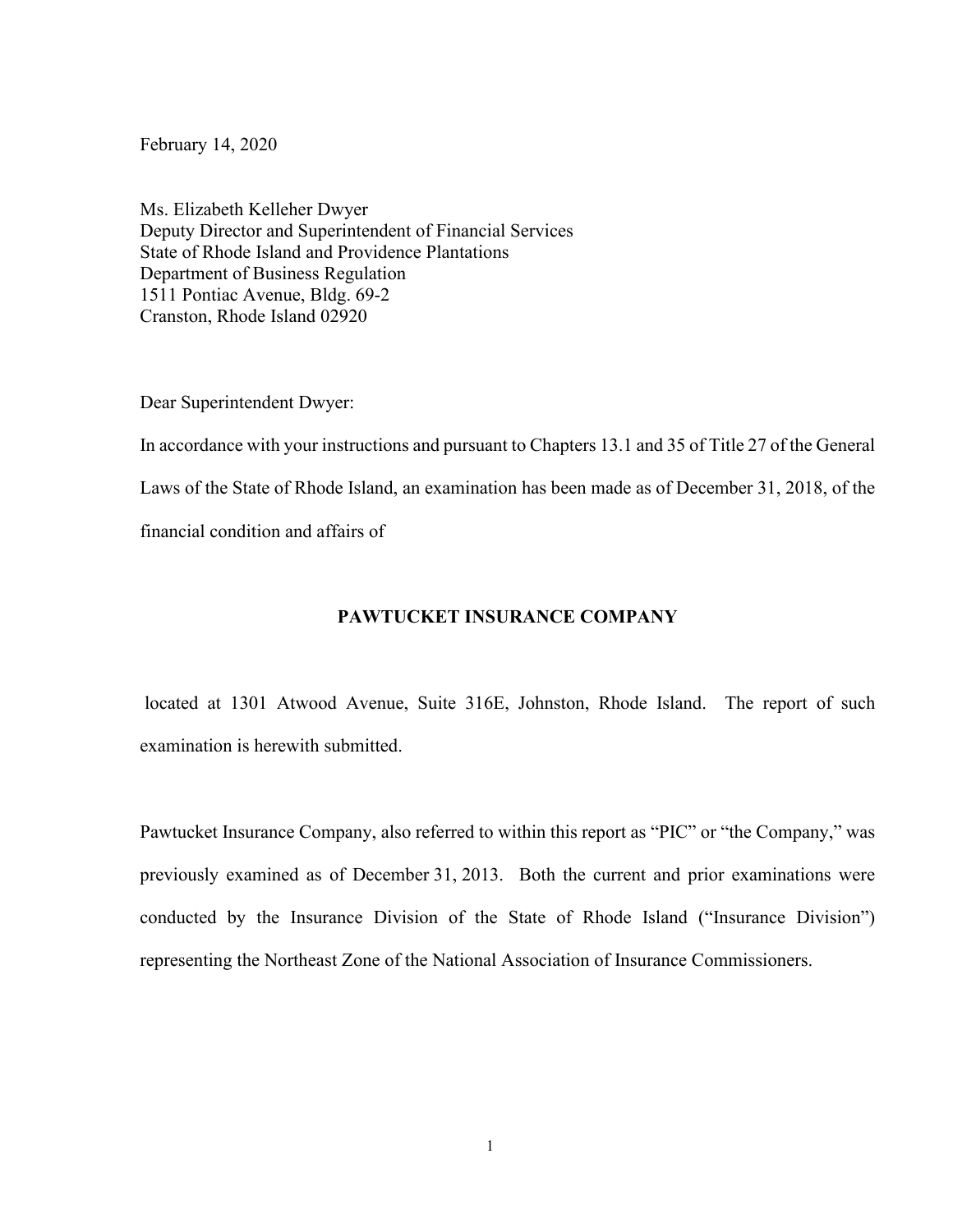#### **SCOPE OF EXAMINATION**

The current examination covered the five-year period from January 1, 2014 through December 31, 2018 and was performed in compliance with the above-mentioned sections of the General Laws of the State of Rhode Island, as amended. The current examination was conducted in accordance with the National Association of Insurance Commissioners ("NAIC") *Financial Condition Examiners Handbook* ("Handbook") risk-focused examination process, performed in conjunction with the 2018 full-scope coordinated multi-state risk-focused examination (" Coordinated Exam") of Heritage Insurance Holdings, Inc. ("HIH"). The Coordinated Exam consisted of four (4) entities within the HIH holding company system. The Florida Department of Insurance served as the Lead State for the Coordinated Exam. In addition to Florida, the states of Rhode Island and Hawaii participated in the Coordinated Exam, which encompassed the following companies:

- Heritage Property & Casualty Insurance Company (FL) "HPCI"
- Narragansett Bay Insurance Company (RI) "NBIC"
- Pawtucket Insurance Company (RI) "PIC"
- Zephyr Insurance Company, Inc. (HI) "ZIC"

The Handbook requires that we plan and perform the examination to evaluate the financial condition, assess corporate governance, identify current and prospective risks of the Company and evaluate system controls and procedures used to mitigate those risks. An examination also includes identifying and evaluating significant risks that could cause an insurer's surplus to be materially misstated both currently and prospectively.

All accounts and activities of the Company were considered in accordance with the risk-focused examination process. This may include assessing significant estimates made by management and evaluating management's compliance with Statutory Accounting Principles. The examination does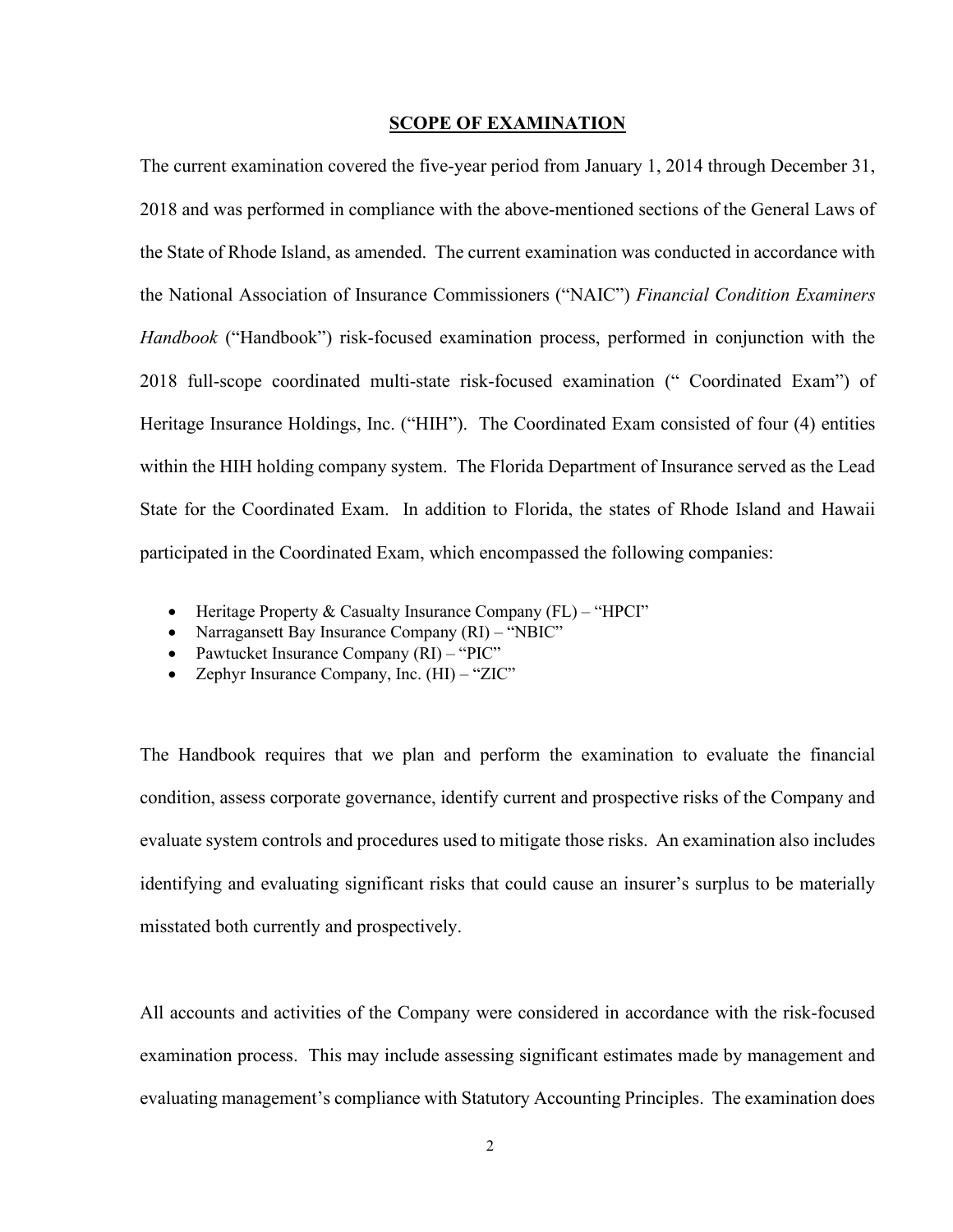not attest to the fair presentation of the financial statements included herein. If, during the course of the examination an adjustment is identified, the impact of such adjustment will be documented separately following the Company's financial statements.

This examination report includes significant findings of fact, and general information about the insurer and its financial condition. There may be other items identified during the examination that, due to their nature (e.g. subjective conclusions, proprietary information, etc.) are not included within the examination report but separately communicated to other regulators and/or the Company.

#### **COMPANY HISTORY**

Pawtucket Mutual Insurance Company ('PMIC') was originally chartered by Act of the Rhode Island General Assembly of 1848 (the 'Charter') and commenced business on February 10, 1849. The Charter was subsequently amended by acts of the General Assembly in 1870, 1881, 1905, 1913, 1936, and 1952.

On December 7, 2005, Narragansett Bay Insurance Company ("NBIC"), and its parent PMIC were purchased by Blackstone Financial Group, Inc. ("BFG"), a Delaware domiciled holding company. PMIC amended, restated and converted its Charter to a capital stock form of organization and changed its name to Pawtucket Insurance Company ('PIC").

On December 28, 2011, the Company issued a surplus note to its affiliate NBIC Service Company, Inc. in the amount of \$650,000. Interest on the surplus note shall be paid at the rate equal to LIBOR. The principal amount of the surplus note shall be payable upon the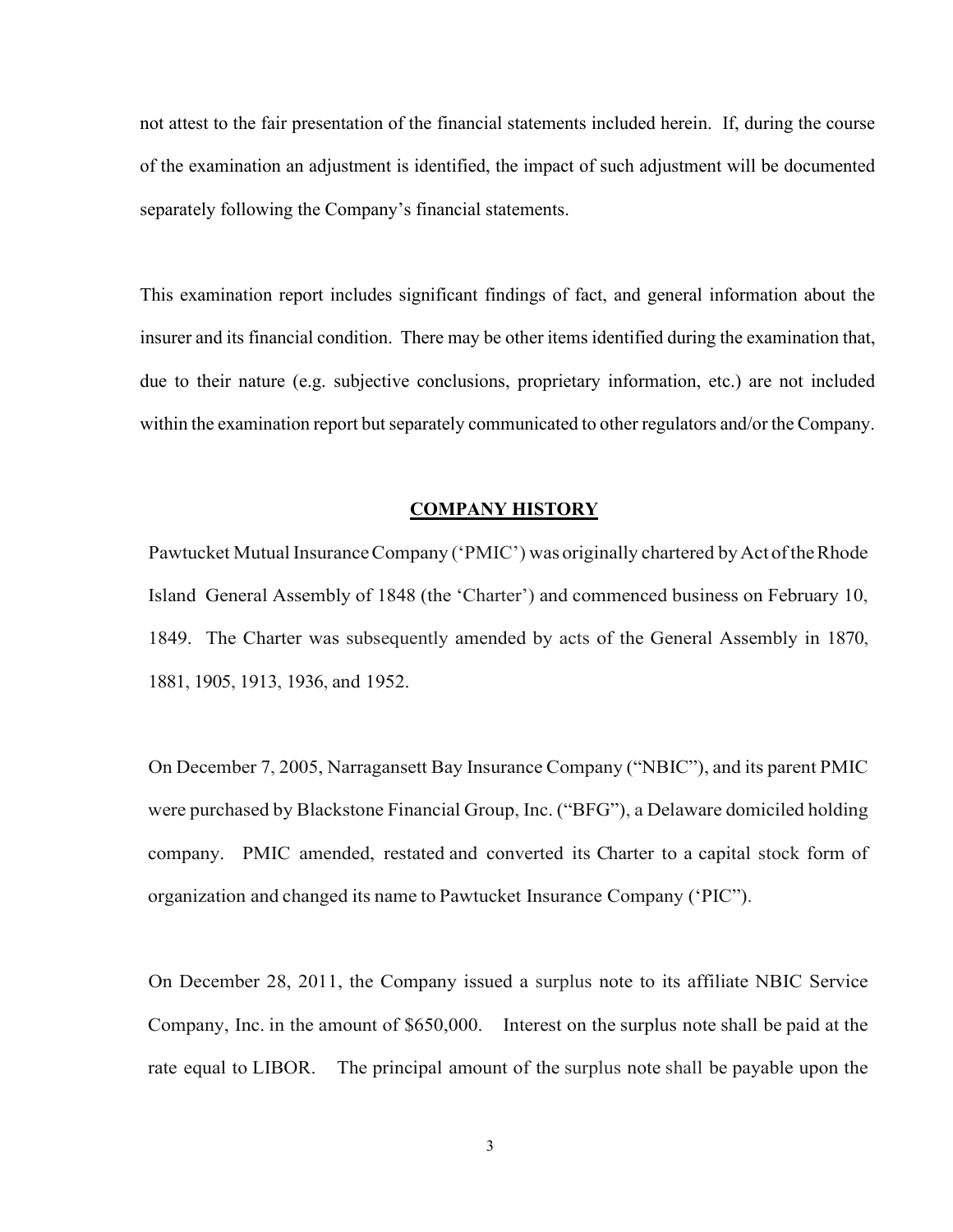earlier of, 1) the Company being reimbursed for net operating losses utilized by NBIC Holdings, Inc's. consolidated tax return, or, 2) December 31, 2016. On December 28, 2016, the Company attached an allonge to the surplus note extending the payable date (item 2) from December 31, 2016 to December 31, 2017. The Company received approval from the Department of Business Regulation ("DBR") and settled the note plus interest at December 31, 2017.

On December 28, 2012, the Company issued a surplus note to its affiliate NBIC Service Company, Inc. in the amount of \$500,000. Interest on the surplus note shall be paid at the rate equal to LIBOR. The principal amount of the surplus note shall be payable upon the earlier of, 1) the Company being reimbursed for net operating losses utilized by NBIC Holdings, Inc's. consolidated tax return, or, 2) December 31, 2017. The Company received DBR approval and settled the note plus interest at December 31, 2017.

On November 12, 2015, the Company received an additional capital contribution from NBIC in the form of cash in the amount of \$1,500,000. The proceeds of this capital contribution were used to fund the Company's pension plan.

On November 30, 2017, Heritage Insurance Holdings, Inc., a Delaware insurance holding company, acquired NBIC Holdings Inc., the parent company of PIC. Heritage Insurance Holdings, Inc. acquired NBIC Holdings, Inc. for \$250,000,000. The acquisition was financed with \$210,000,000 in cash and \$40,000,000 of the Company's common stock.

During 2018, the Company's defined benefit plan was terminated and there are neither assets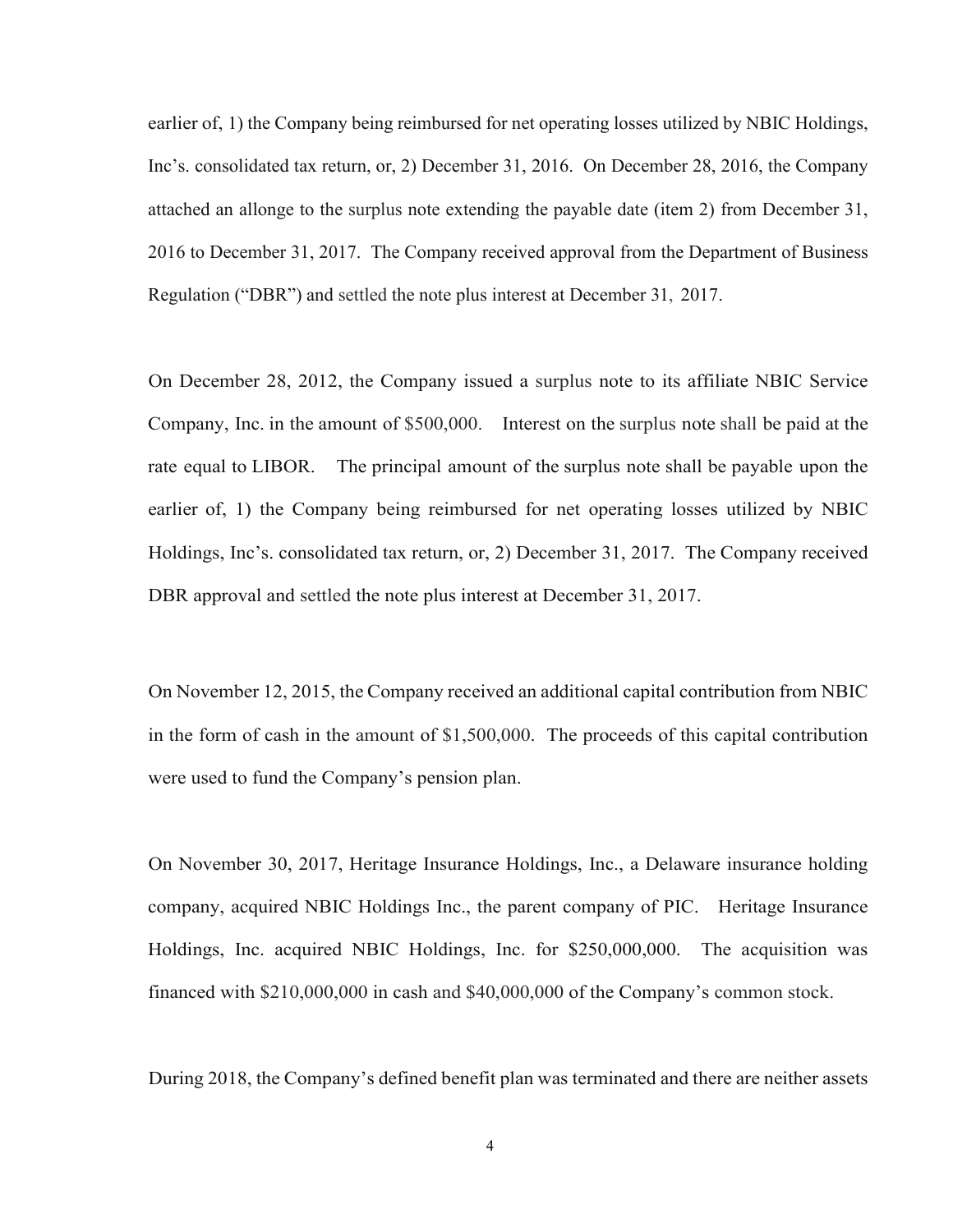nor estimated future payments due the pension plan. As of December 31, 2018, there was one remaining claim left outstanding, which was settled in February 2019.

### MANAGEMENT AND CONTROL

## **Shareholders**

The by-laws provide that the annual meeting of the shareholders shall be held at the principal office of the Company or at such other place within the State of Rhode Island, and shall be held on the third Tuesday of October in each year, if not a legal holiday, and, if a legal holiday, then on the next succeeding business day not a legal holiday. The annual meeting shall be held for the election of Directors and the transaction of such other business as may come before the meeting.

Special meetings of the shareholders for any purpose may be called by the President, by order of the Board of Directors or by the shareholder orshareholders of record holding at least fifty percent (50%) in voting power of the outstanding shares of the Corporation entitled to vote at such meeting.

At each meeting of the shareholders, a majority of the outstanding shares of the Company entitled to vote, represented in person or by proxy, shall constitute a quorum for the transaction of business.

## Board of Directors

The by-laws provide that the property, affairs and business of the Company shall be managed by the Board of Directors, and the Board shall have, and may exercise, all of the powers of the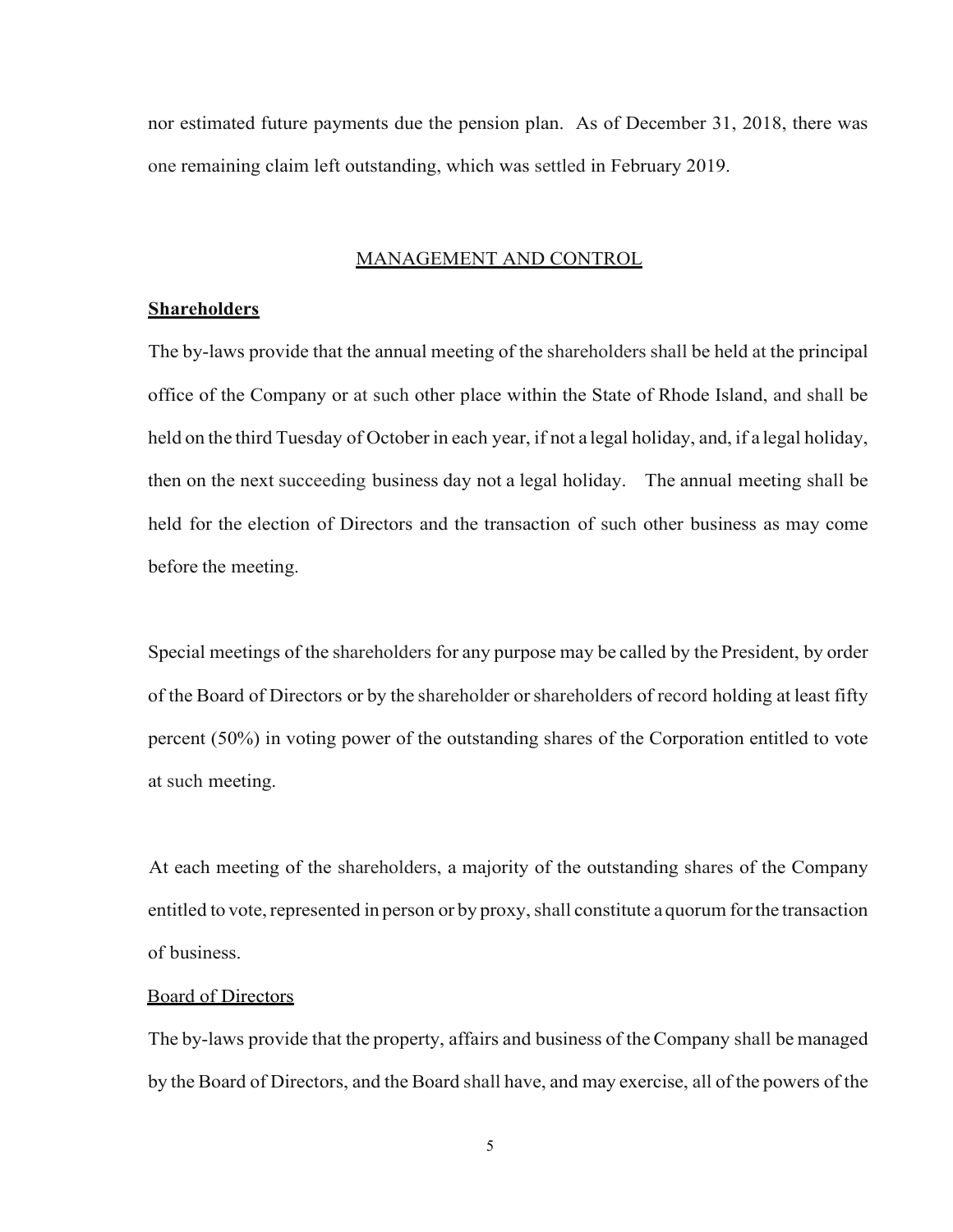Company, except such as are conferred by the by-laws upon the shareholders.

The by-laws also stipulate that the number of directors to constitute the Board shall consist of seven (7) as set forth in Section 4 of the Stockholders Agreement of NBIC Holdings, Inc., dated January 23, 2008. Each elected Director shall hold office until the expiration of his or her term and until his or her successor is elected and qualified, or until the death, resignation or removal of such directors. No Director shall be a shareholder.

A majority of the total number of Directors at the time in office shall constitute a quorum for the transaction of business at any meeting. In the absence of a quorum, a majority of the Directors present may adjourn any meeting without further notice until a quorum is present.

Regular meetings of the Board of Directors shall be held at such places and at such times as the Board shall from time to time vote to determine; provided however, that the Board of Directors shall meet at least quarterly. The Board shall have the authority to meet in executive session without the attendance by Company management without notice at such place as shall from time to time be determined by the Board of Directors.

Special meetings of the Board of Directors shall be held whenever called by the President or by not less than twenty-five percent (25%) of the members of the Board of Directors. Any Director may be removed, either with or without cause, at any time, by the affirmative vote of the holders of record of a majority of the issued and outstanding shares entitled to vote for the election of Directors given at a special meeting of the shareholders called and held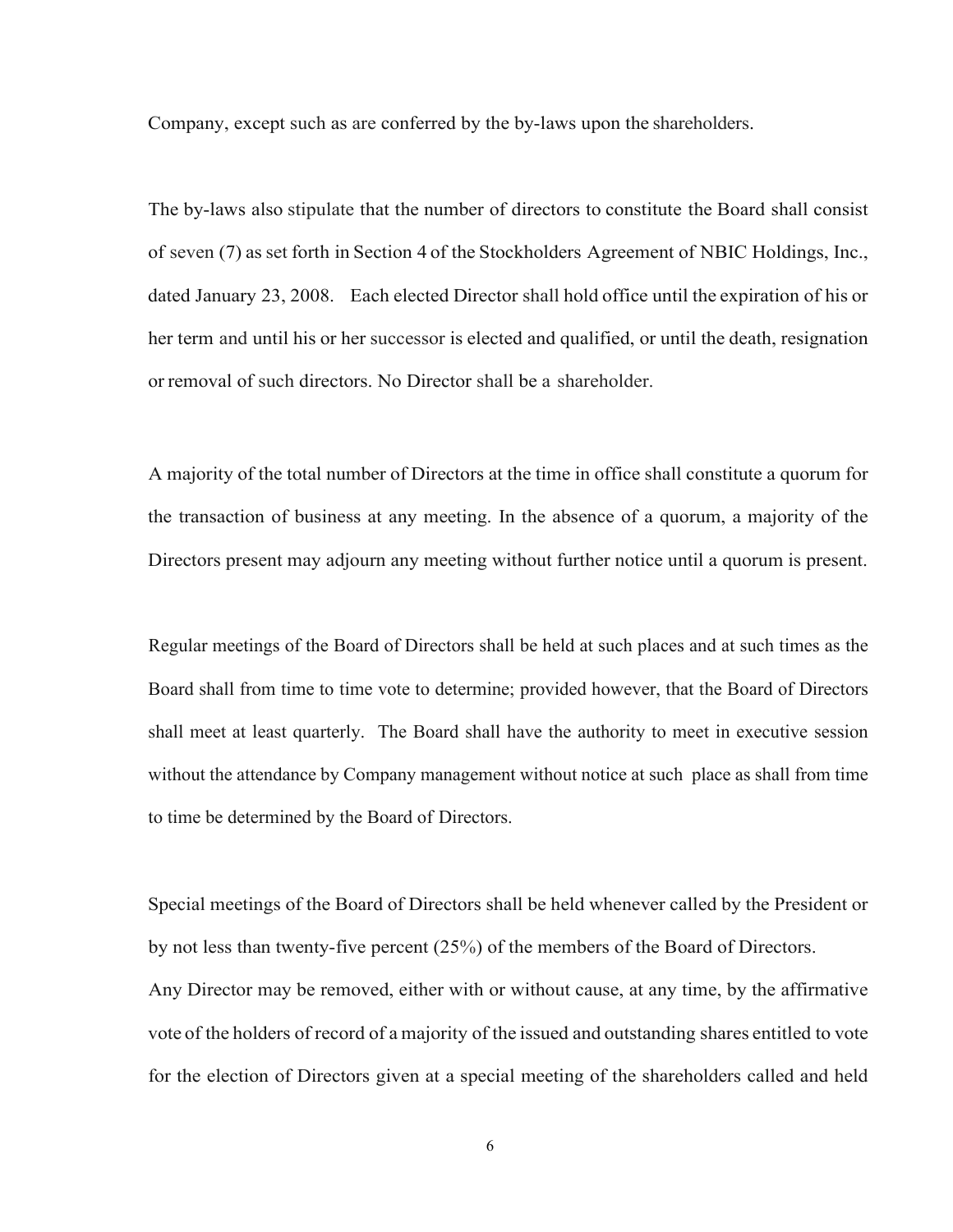for that purpose.

Subject to any provisions of the Articles of Incorporation providing for cumulative voting, any vacancy in the Board of Directors may be filled by a majority vote of the remaining Directors then in office, though less than a quorum, at any regular meeting or special meeting, including the meeting at which any such vacancy may arise, or by the shareholders of the Corporation.

The membership of the Board of Directors, together with the principal business or professional affiliation of each director was as follows at December 31, 2018:

| <b>Name</b>          | <b>Business Affiliation</b>                    | <b>Term</b><br><b>Expires</b> |
|----------------------|------------------------------------------------|-------------------------------|
| <b>Bruce Lucas</b>   | Chairman<br>Heritage Insurance Holdings, Inc.  | 2020                          |
| Richard Widdicombe   | President<br>Heritage Insurance Holdings, Inc. | 2020                          |
| Irini Barlas         | Principal<br>Megastar Advisors, LLC            | 2020                          |
| James Masiello       | Principal<br>Alliance Holdings, Inc.           | 2020                          |
| <b>Shannon Lucas</b> | Principal<br>Securus Risk Management, LLC      | 2020                          |
| Vijay Walvekar       | Principal<br>Central Home Health Care, Inc.    | 2020                          |

On November 16, 2018, the sole shareholder removed Trifon Houvardas from the Board of Directors, as well as the Audit and Compensation Committees. This action created a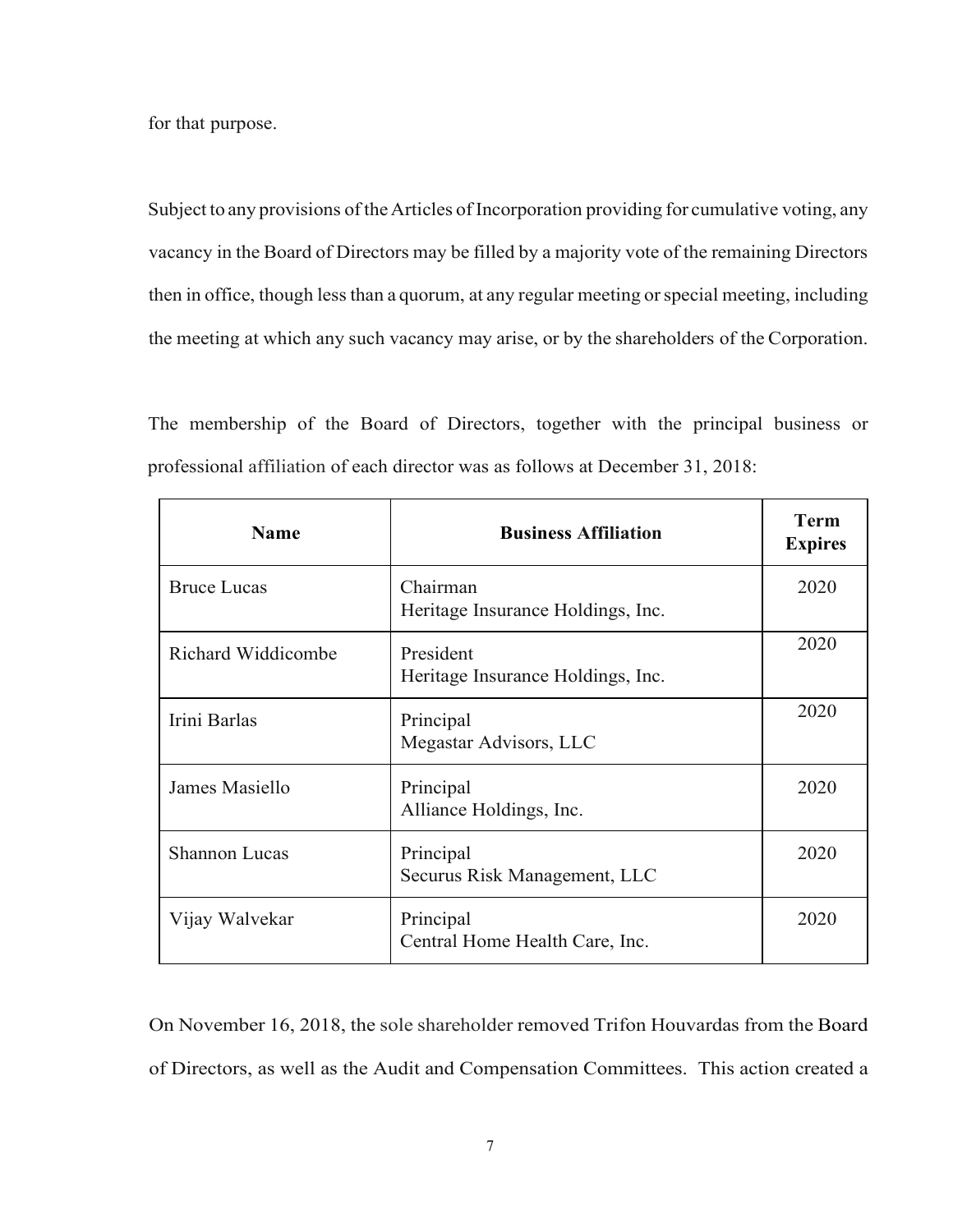vacancy at both the Board, as well as the Audit and Compensation Committees as of December 31, 2018.

## **Committees**

Pursuant to the bylaws, the Company shall establish an Audit Committee, which shall oversee the financial reporting process of the Company and receive reports directly from the Company's internal auditor. The Audit Committee shall be comprised of three (3) members appointed by the Board of Directors and such members may, but are not required to, consist of members of the Board of Directors. The Audit Committee members shall be financially literate and at least one (1) member shall have knowledge of statutory accounting principles.

The Audit Committee shall have the following responsibilities: (i) oversee the internal audit function of theCompany, including reporting and personnel matters; (ii) oversee performance evaluations and compensation of the internal audit director; (iii) oversee the outside auditor including recommending the firm evaluating the auditor's performance and the rotation of senior audit personnel; and (iv) review major accounting policies, judgments, and estimates; and (v) oversee the financial reporting process.

At December 31, 2018, the Audit Committee was comprised of the following individuals:

Irini Barlas, Chairman Vijay Walvekar

The bylaws also stipulate that the Audit Committee shall meet at least quarterly and shall maintain minutes of its meetings, which shall be provided to the Board of Directors and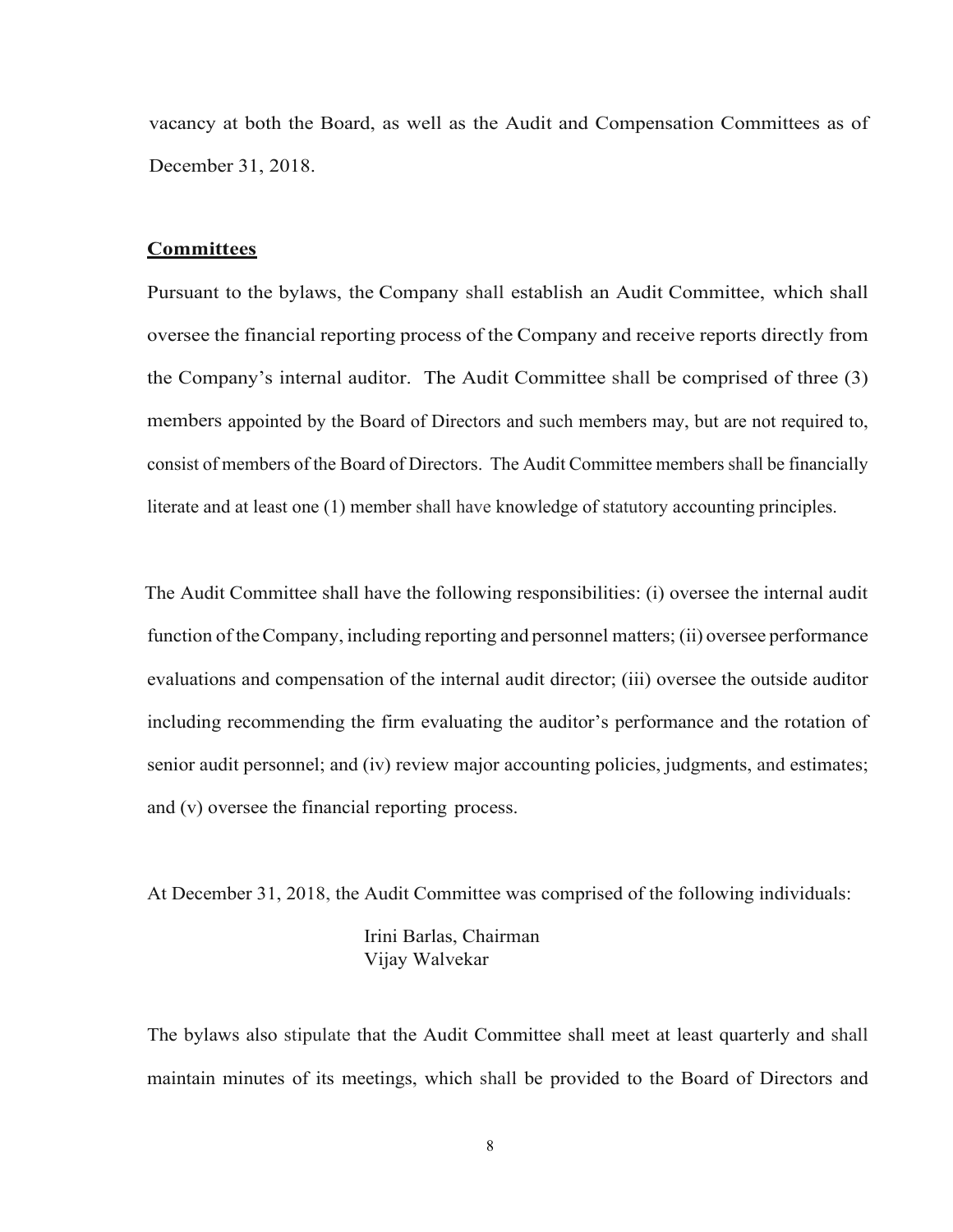reviewed and accepted at the Board of Directors' meeting following an Audit Committee meeting.

In addition to the Audit Committee, the Board of Directors established a Compensation Committee, and Investment Committee. At December 31, 2018 the Compensation and Investment Committees were comprised of the following individuals:

Compensation Committee Investment Committee

James Masiello Bruce Lucas, Chairman Irini Barlas Richard Widdicombe

## **Officers**

The bylaws provide that the officers of the Company shall be a President, a Secretary, a Treasurer, and such other officers astheBoard of Directors may appoint, including aChairman of the Board, one or more Vice Presidents, one or more Assistant Secretaries and one or more Assistant Treasurers. One person may hold the offices and perform the duties of any two or more of said officers, except that one person may not serve as both the President and Secretary. Each officer shall be elected annually by the Board of Directors and shall hold office until a successor is duly elected and qualified, or until the death, resignation or removal of such officer. A vacancy in any office shall be filled for the unexpired portion of the term by the Board of Directors at any regular or special meeting.

The officers serving, and their respective titles at December 31, 2018, are as follows:

| Bruce T. Lucas   | Chairman and Chief Executive Officer |
|------------------|--------------------------------------|
| Timothy M. Moura | President                            |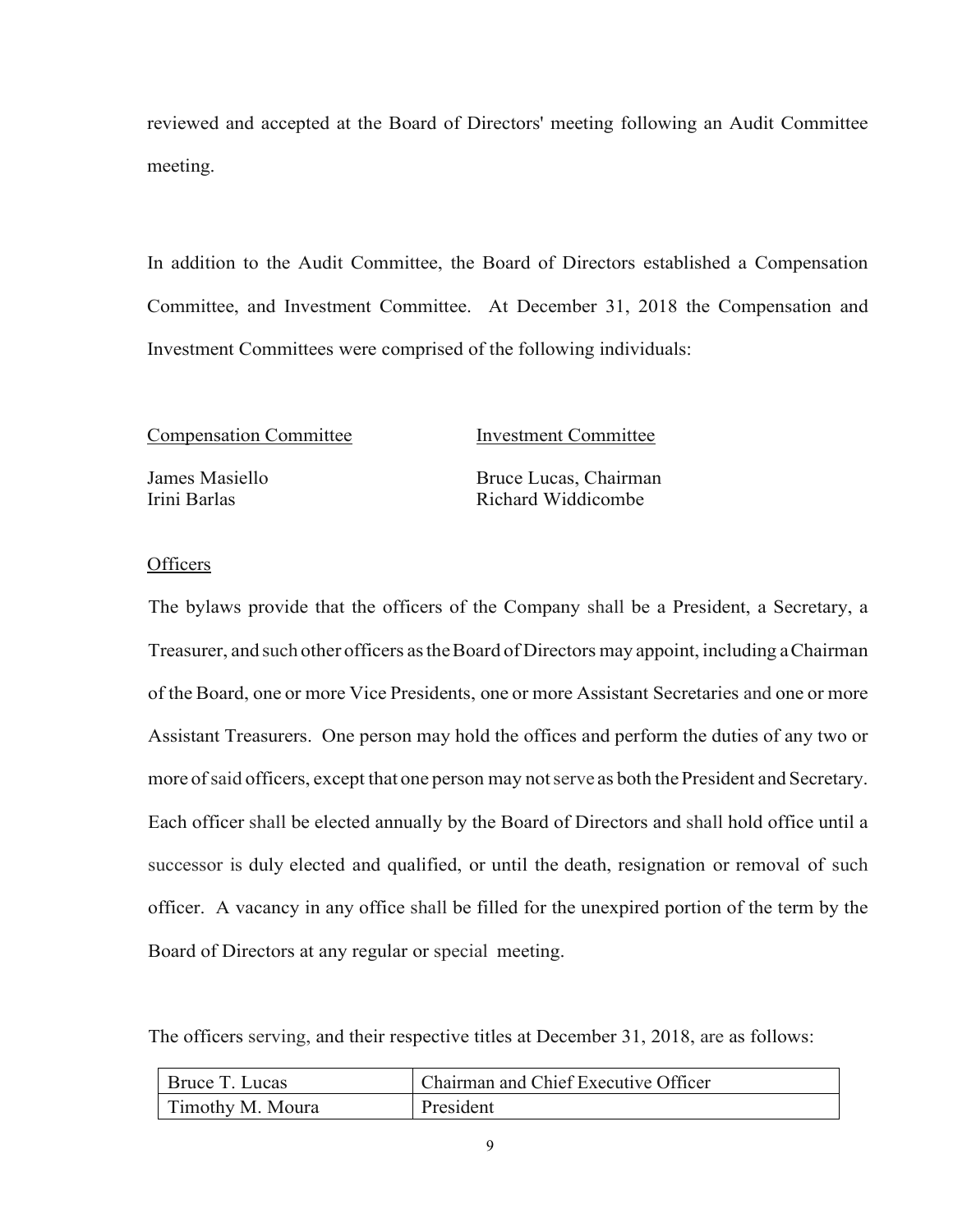| Kirk H. Lusk | Chief Financial Officer, Secretary and Treasurer |
|--------------|--------------------------------------------------|
|              |                                                  |

## Organizational Structure

Heritage Insurance Holdings, Inc., ("Heritage Insurance"), established in 2012 and incorporated in the state of Delaware in 2014, is a property and casualty insurance holding company that provides personal and commercial residential property insurance. Heritage Insurance is headquartered in Clearwater, Florida and, through its insurance company subsidiaries, Heritage Property & Casualty Insurance Company (""HPCI"), Narragansett Bay Insurance Company ("NBIC") and Zephyr Insurance Company ("ZIC"), writes personal residential property insurance for single-family homeowners and condominium owners, and rental property insurance in the states of Alabama, Connecticut, Florida, Georgia, Hawaii, Massachusetts, New Jersey, New York, North Carolina, Rhode Island and South Carolina. Heritage Insurance also provides commercial residential insurance for Florida properties and is also licensed in the states of Maryland, Mississippi, Pennsylvania, and Virginia.

Heritage Insurance is vertically integrated and controls or manages substantially all aspects of insurance underwriting, customer service, actuarial analysis, distribution and claims processing and adjusting. Heritage Insurance is led by a senior management team with an average of 25 years of insurance industry experience. HPCI, ZIC, and NBIC are the direct insurance risk bearing entities in the group (collectively, the"Insurers").

In 2017, Heritage Insurance acquired NBIC Holdings, PIC's indirect parent company. NBIC is a wholly owned subsidiary of NBIC Financial Holdings, Inc., a Delaware insurance holding company, which is a wholly owned subsidiary of NBIC Holdings. NBIC owns 100%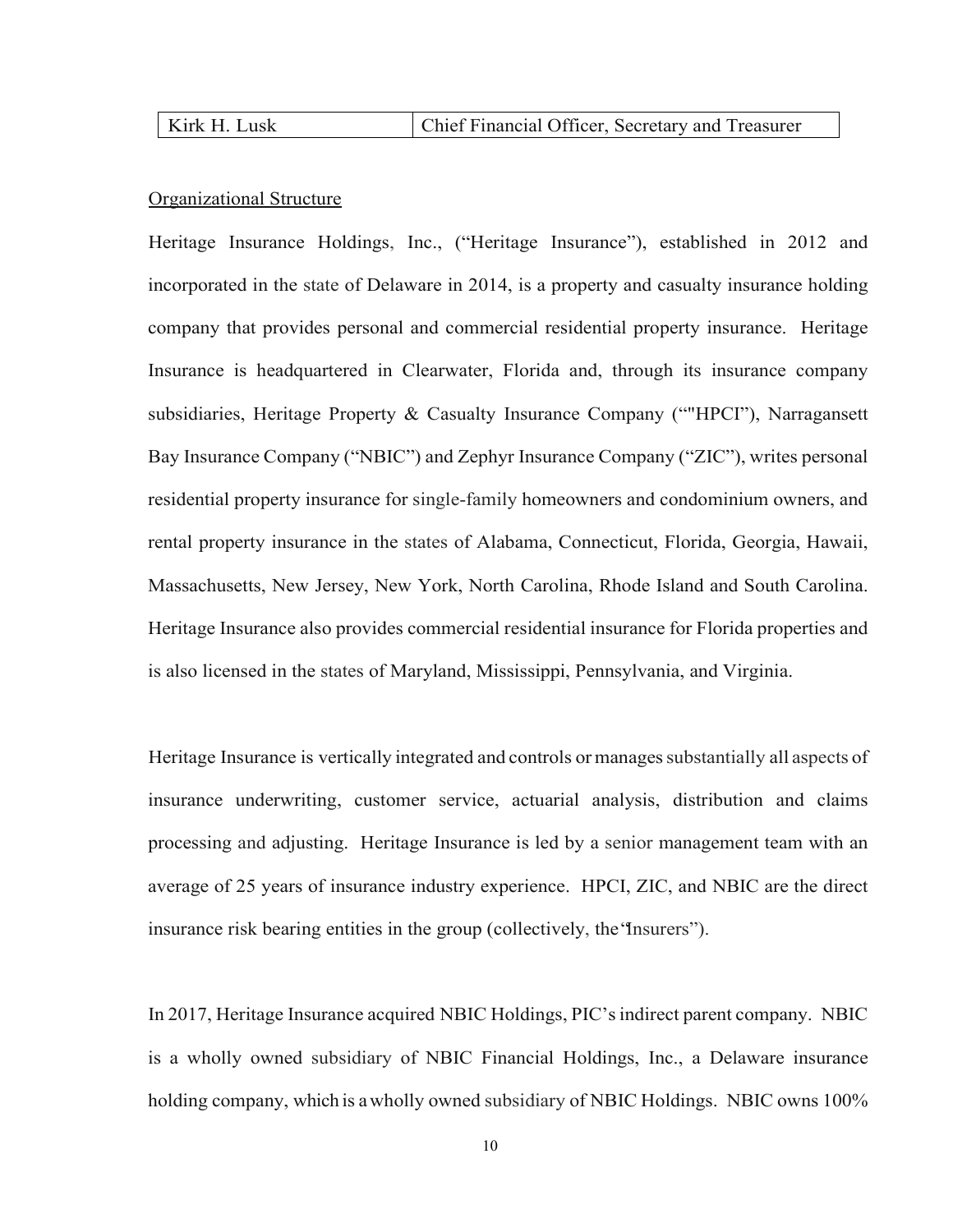of PIC which is currently in run off. NBIC Service Company, Inc. ("Service") provides administrative services and human resources according to the terms of their Administrative Services and Employee Leasing Agreement. Westwind Underwriters, Inc. is an inactive subsidiary of NBIC Holdings, Inc. and is reserved for future development.

The following presentation of the holding company system as of December 31, 2013 reflects the identities and interrelationships between the Company and its affiliates:



#### Intercompany Agreements

### *Administrative Services Agreement*

Effective January 1, 2010, PIC entered into an AdministrativeServices Agreement ("Services Agreement") with NBIC Service Company, Inc. ("NBIC Service") whereby NBIC Service agrees to provide certain services and facilities to PIC required by PIC in the ordinary course of business of PIC, including: office space, claims department management services, policy services, financial, financial reporting and financial management services, preparation of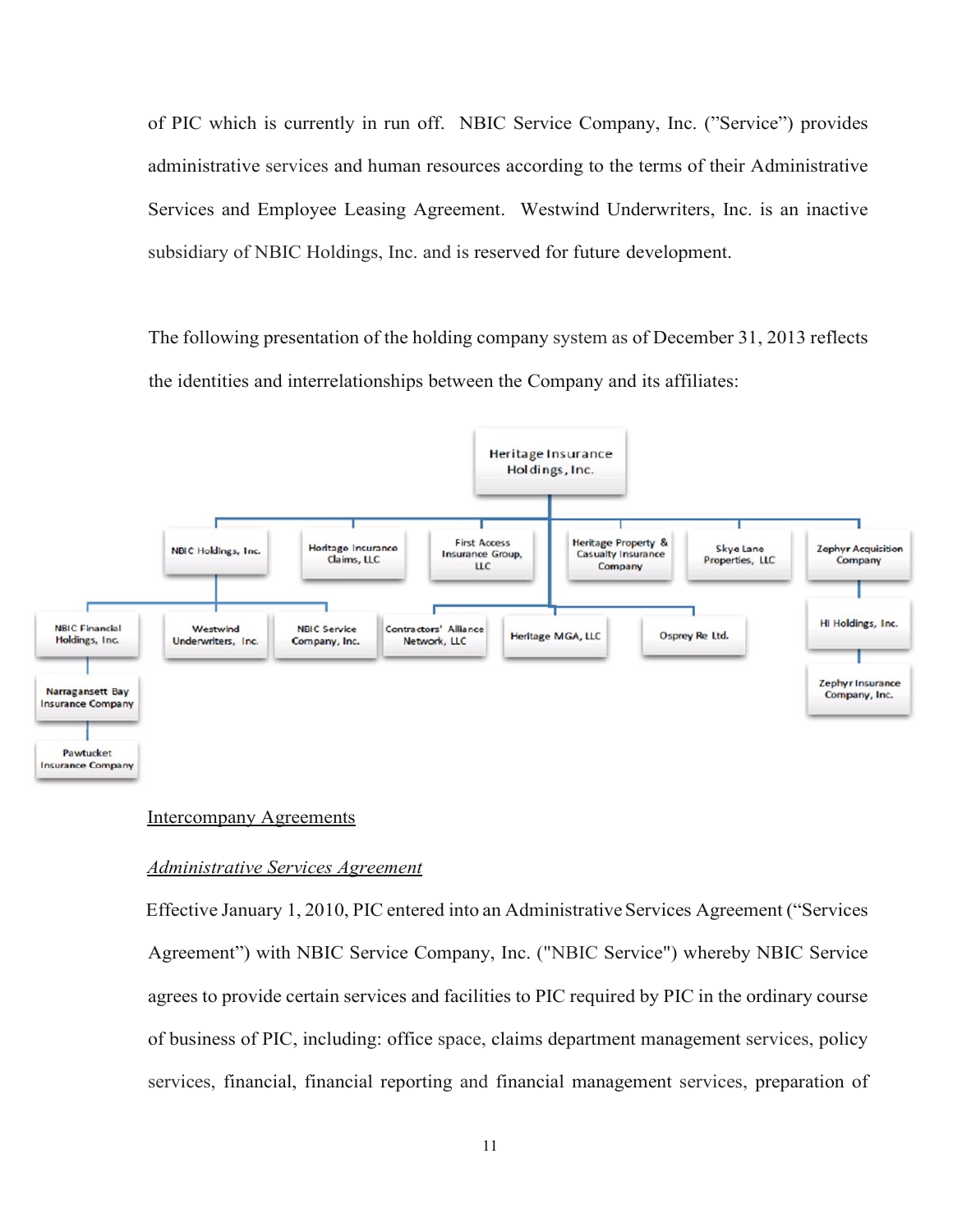quarterly financial statements, perform bookkeeping, data processing, and other services as needed.

#### TERRITORY AND PLAN OF OPERATION

The Company is headquartered in Johnston, Rhode Island and operations are conducted in the same facilities and managed by the same individuals as its parent, Narragansett Bay Insurance Company.

The Company has not written any business since 2004 and there are no plans to write new business in the foreseeable future. At December 31, 2018, Company activities are limited to the servicing of claims that were incurred prior to 2004. Its focus consists of two objectives:  $(a)$  timely and aggressive claims settlement, and  $(b)$  management and control of allocated loss adjustment expenses. As of December 31, 2018, there was one remaining claim outstanding which was settled in February 2019.

Although the Company is no longer actively writing business, a review of the certificates of authority in effect at year-end 2018, confirmed that it remains licensed to transact business in the following three (3) jurisdictions:

| New Jersey   |
|--------------|
| New York     |
| Rhode Island |

In addition to the above, at December 31, 2018, the Company's certificate of authority is restricted to servicing existing business in New Hampshire. The Company voluntarily withdrew its licenses in Delaware, Massachusetts, Maryland, Maine, Vermont, Connecticut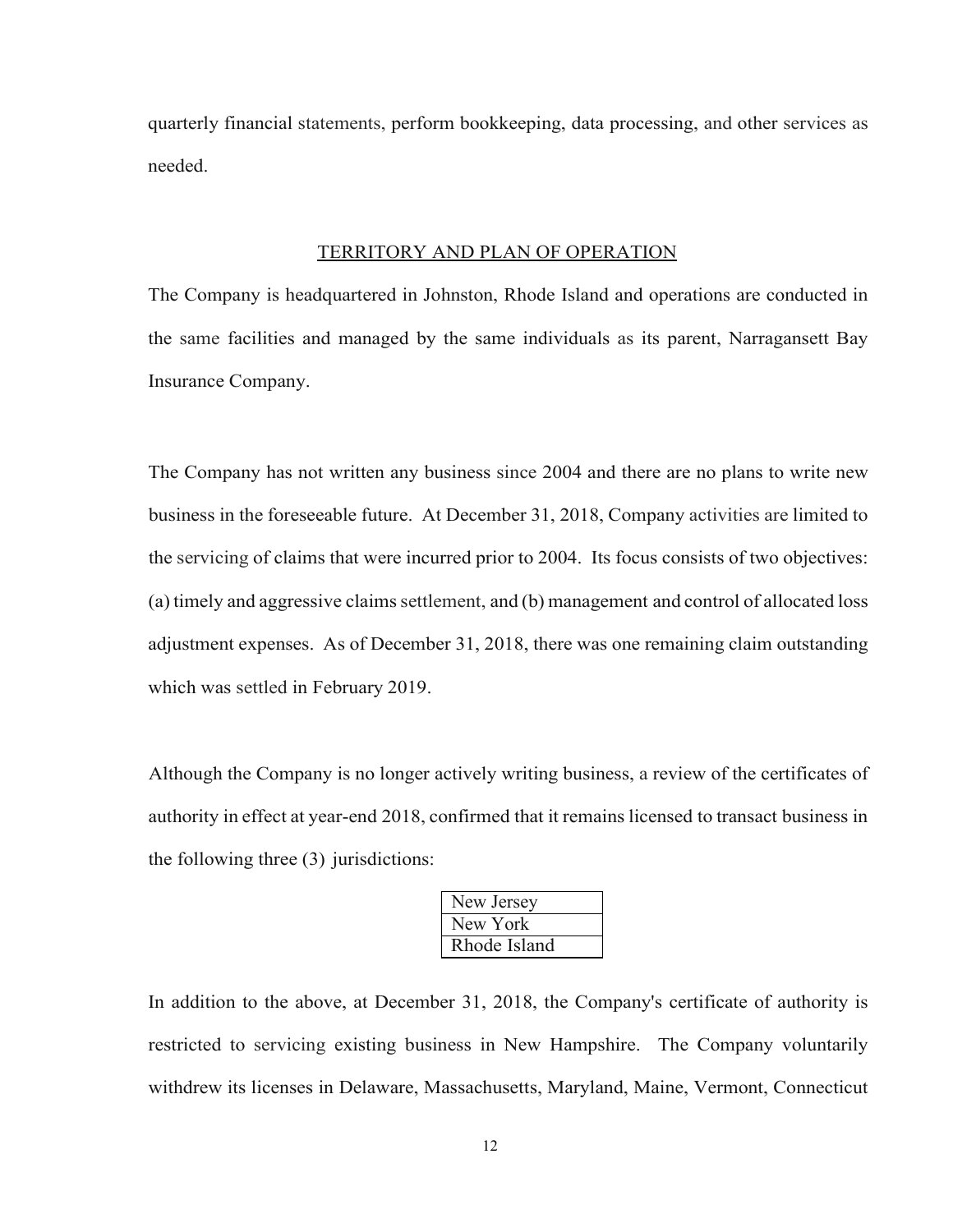and Pennsylvania.

During 2018, the Company's defined benefit plan was terminated and there are neither assets nor estimated future payments due the pension plan.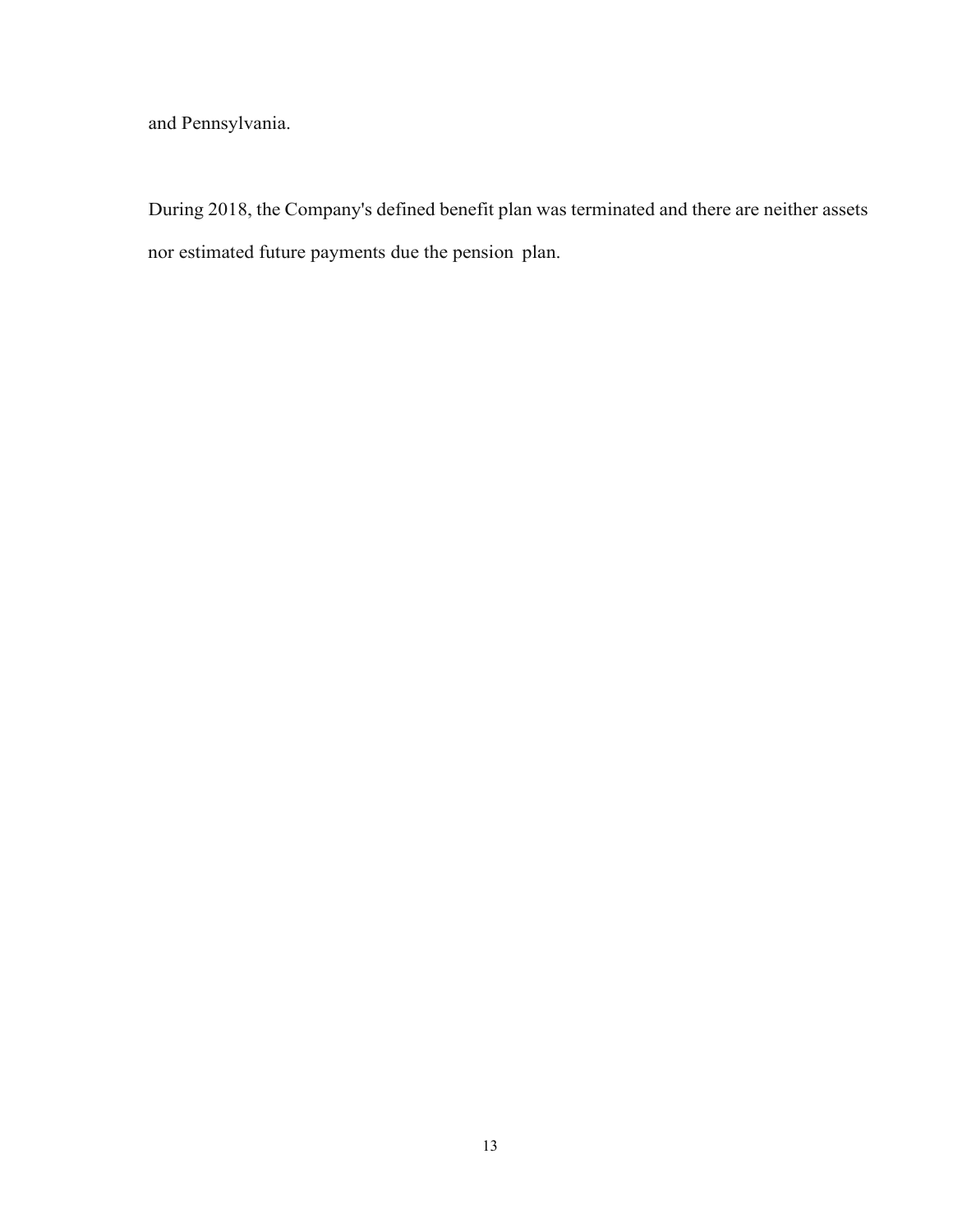## **FINANCIAL STATEMENTS**

The following financial statements are based on the statutory financial statements filed by the Company with the State of Rhode Island Department of Business Regulation and present the financial condition of the company for the period ending December 31, 2018. The accompanying comments on financial statements reflect examination adjustments to the amounts reported in the annual statement and should be considered an integral part of the financial statements:

> Comparative Statements of Assets December 31, 2018 and December 31, 2013

Comparative Statements of Liabilities and Capital and Surplus December 31, 2018 and December 31, 2013

> Statement of Income Year ended December 31, 2018

Reconciliation of Capital and Surplus December 31, 2013 to December 31, 2018

Analysis of Examination Adjustments December 31, 2018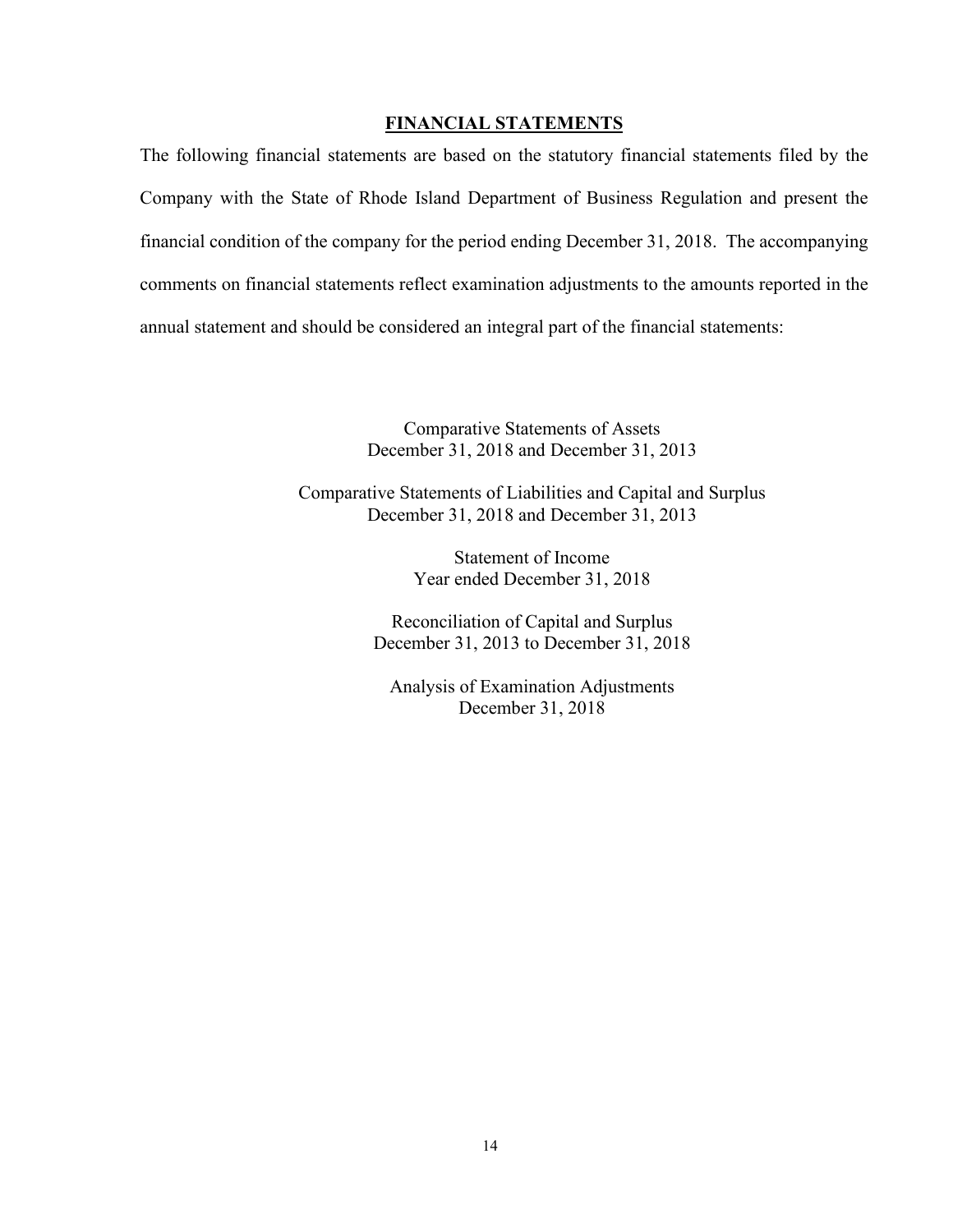# **PAWTUCKET INSURANCE COMPANY Comparative Statement of Assets December 31, 2018 and December 31, 2013**

|                                                                                                       | December 31,     | December 31, | Increase    |
|-------------------------------------------------------------------------------------------------------|------------------|--------------|-------------|
|                                                                                                       | 2018             | 2013         | (Decrease)  |
| <b>Bonds</b>                                                                                          | \$0              | \$7,747      | $(\$7,747)$ |
| Real estate: Properties held for the<br>production of income<br>Cash, cash equivalents and short-term | $\theta$         | 1,897,500    | (1,897,500) |
| investments                                                                                           | 1,694,139        | 2,037,473    | (343, 344)  |
| Investment income due and accrued                                                                     | 0                | 38           | (38)        |
| Amounts recoverable from reinsurers<br>Current federal and foreign tax                                | 0                | 563,991      | (563,991)   |
| recoverables                                                                                          | 2,848,245        | $\theta$     | 2,848,245   |
| Receivable from parent, subsidiaries<br>and affiliates                                                | $\boldsymbol{0}$ | 109,460      | (109, 460)  |
| Aggregate write-ins for other than<br>invested assets                                                 | 170,170          | 18,367       | 151,803     |
| <b>Total Assets</b>                                                                                   | \$4,712,554      | \$4,634,576  | \$77,978    |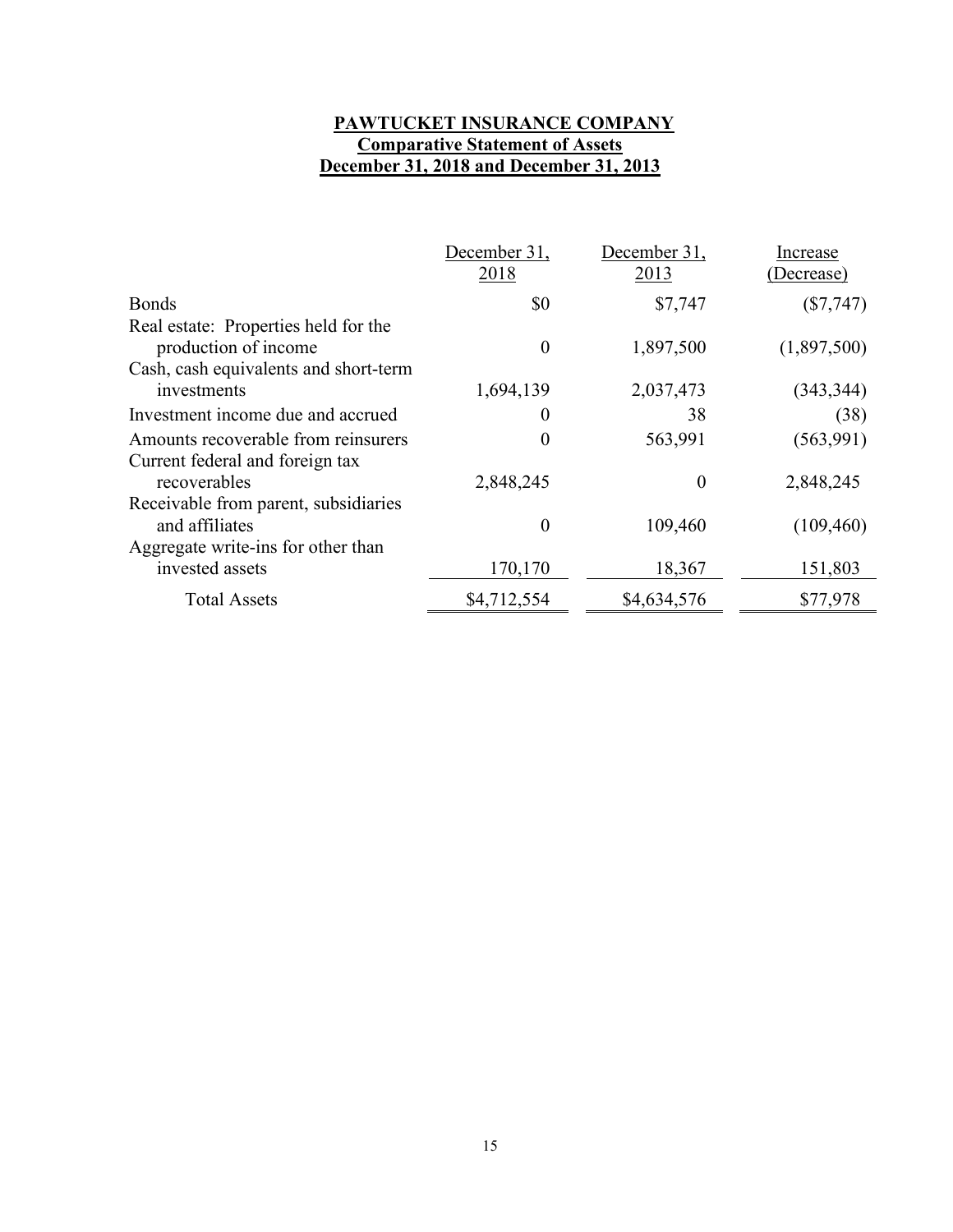# **PAWTUCKET INSURANCE COMPANY Comparative Statement of Liabilities and Capital and Surplus December 31, 2018 and December 31, 2013**

|                                               | December 31,<br>2018 | December 31,<br>2013 | Increase<br>(Decrease) |
|-----------------------------------------------|----------------------|----------------------|------------------------|
| Losses                                        | \$215,000            | \$406,933            | (\$191,933)            |
| Loss adjustment expenses                      | 44,281               | 315,729              | (271, 448)             |
| Other expenses                                | 467                  | 3,202,266            | (3,201,799)            |
| Taxes, licenses and fees                      |                      | 117,322              | (117,322)              |
| Net deferred tax liability                    | 307,656              |                      | 307,656                |
| Provision for reinsurance                     | 0                    | 152,878              | (152, 878)             |
| Aggregate write-in for liability              | 39,535               | $\theta$             | 39,535                 |
| <b>Total Liabilities</b>                      | 606,939              | 4,195,128            | (3,588,189)            |
| Common capital stock                          | 1,000,000            | 1,000,000            | 0                      |
| Surplus notes                                 | 0                    | 1,150,000            | (1,150,000)            |
| Gross paid in and contributed surplus         | 2,000,000            | 500,000              | 1,500,000              |
| Unassigned funds (surplus)                    | 1,105,615            | (2,210,522)          | 3,316,167              |
| Surplus as regards policyholders              | 4,105,615            | 439,448              | 3,666,167              |
| Total Liabilities, Surplus and<br>Other Funds | \$4,712,554          | \$4,634,576          | \$77,978               |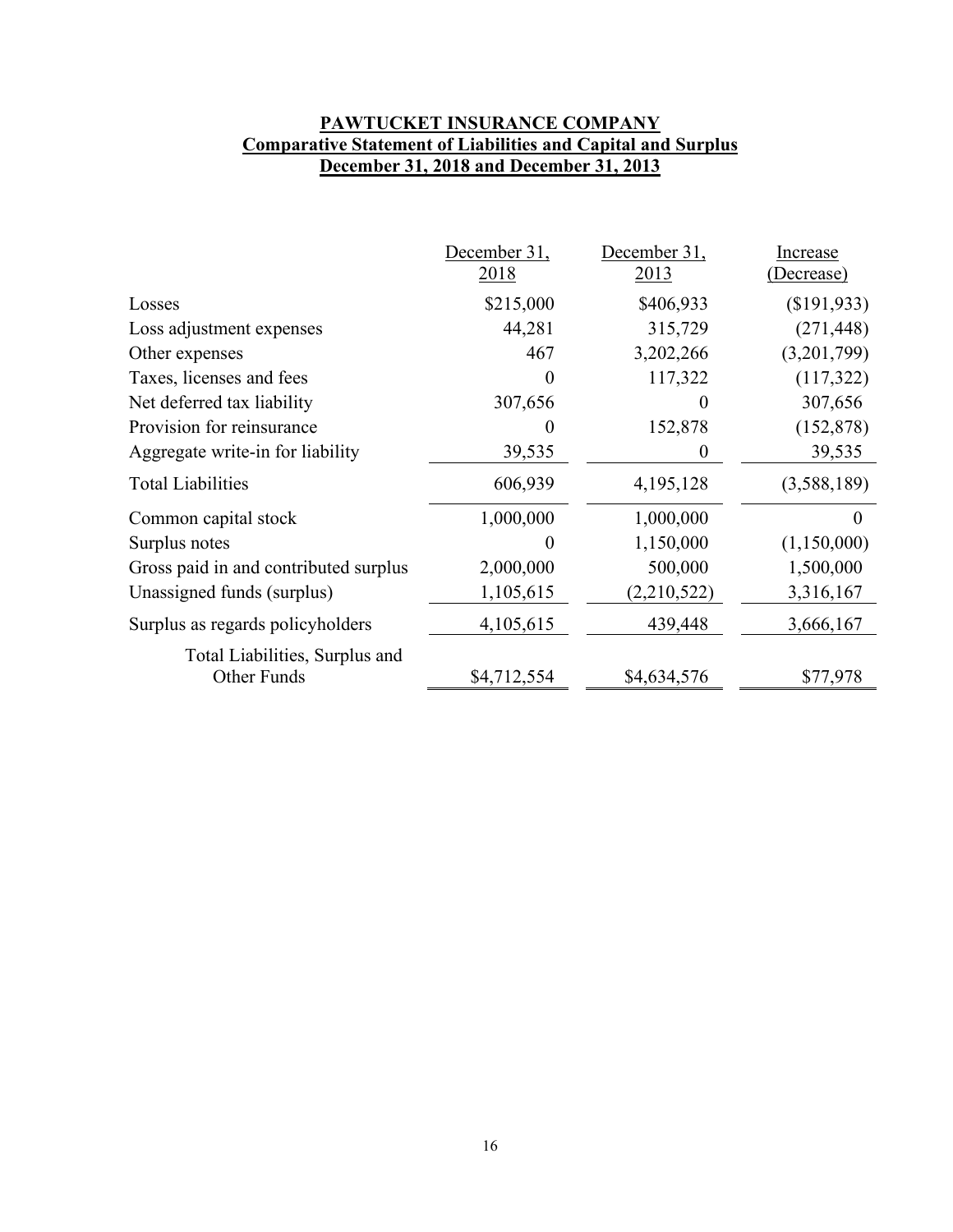# **PAWTUCKET INSURANCE COMPANY Statement of Income Year Ended December 31, 2018**

# UNDERWRITING INCOME

| Premiums Earned                                                                                  |                                        | \$0                    |
|--------------------------------------------------------------------------------------------------|----------------------------------------|------------------------|
| <b>DEDUCTIONS</b>                                                                                |                                        |                        |
| Losses incurred<br>Loss adjustment expenses incurred<br>Other underwriting expenses incurred     | $(\$25,506)$<br>(81,914)<br>(126, 256) |                        |
| Total underwriting deductions                                                                    |                                        | (233, 676)             |
| Net underwriting gain or (loss)                                                                  |                                        | 233,676                |
| <b>INVESTMENT INCOME</b>                                                                         |                                        |                        |
| Net investment income earned<br>Net realized capital gains or (losses) less<br>capital gains tax | 24,167<br>0                            |                        |
| Net investment gain or (loss)                                                                    |                                        | 24,167                 |
| Net income before federal income taxes<br>Federal income taxes                                   |                                        | 257,843<br>(1,488,038) |
| Net income                                                                                       |                                        | \$1,745,881            |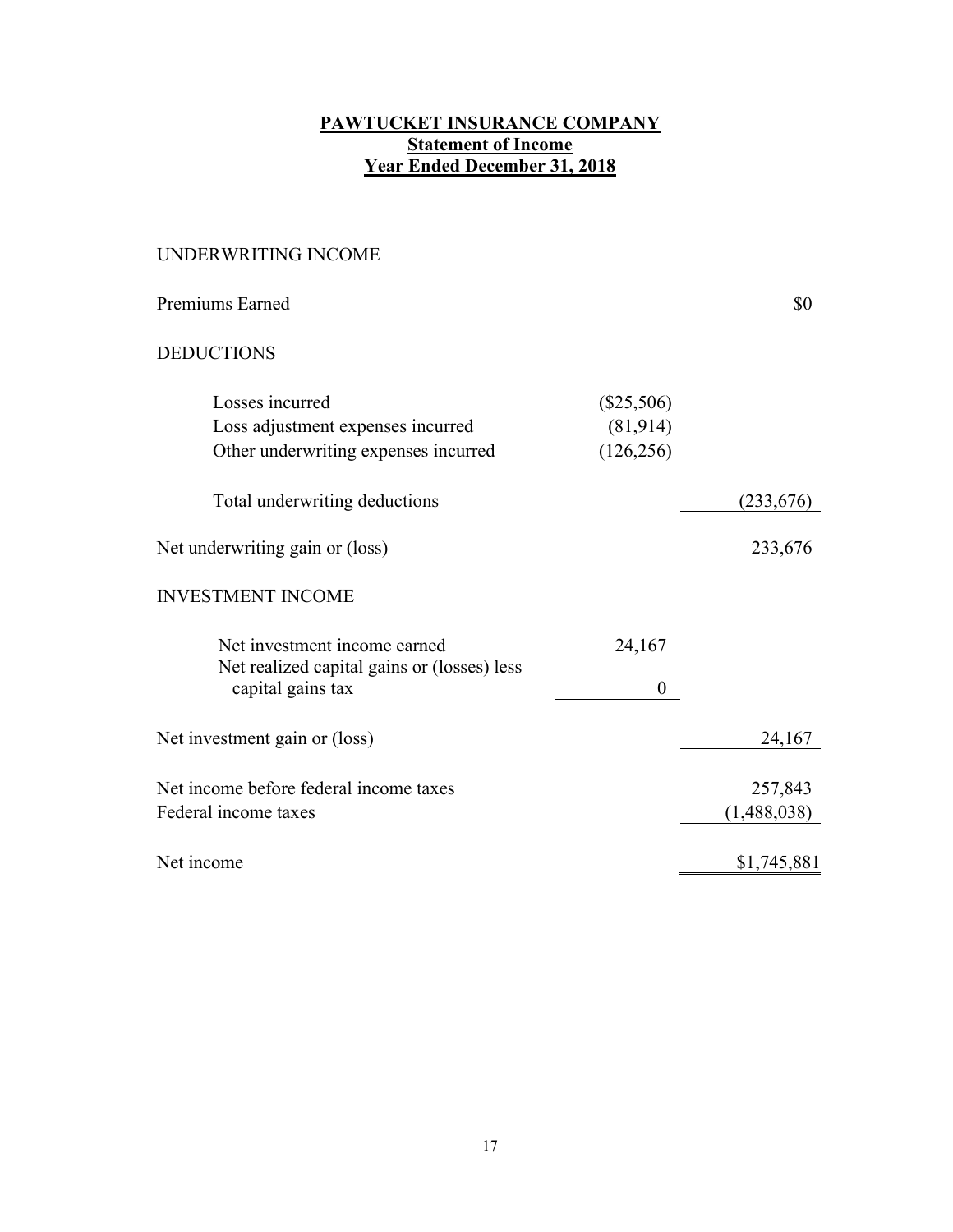## **PAWTUCKET INSURANCE COMPANY Reconciliation of Capital and Surplus December 31, 2013 to December 31, 2018**

Capital and Surplus, December 31, 2013 \$439,448

Increase (Decrease) Net income \$3,168,304 Change in net deferred income tax (4,535,361) Change in nonadmitted assets 7,842,483 Change in provision for reinsurance 152,877 Change in surplus notes (1,150,000) Change in gross paid in capital 1,500,000 Prior year tax adjustment 1,194,894 Pension termination (4,507,025) Rounding (5) Net change in capital and surplus 3,666,167 Capital and Surplus, December 31, 2018 \$4,105,615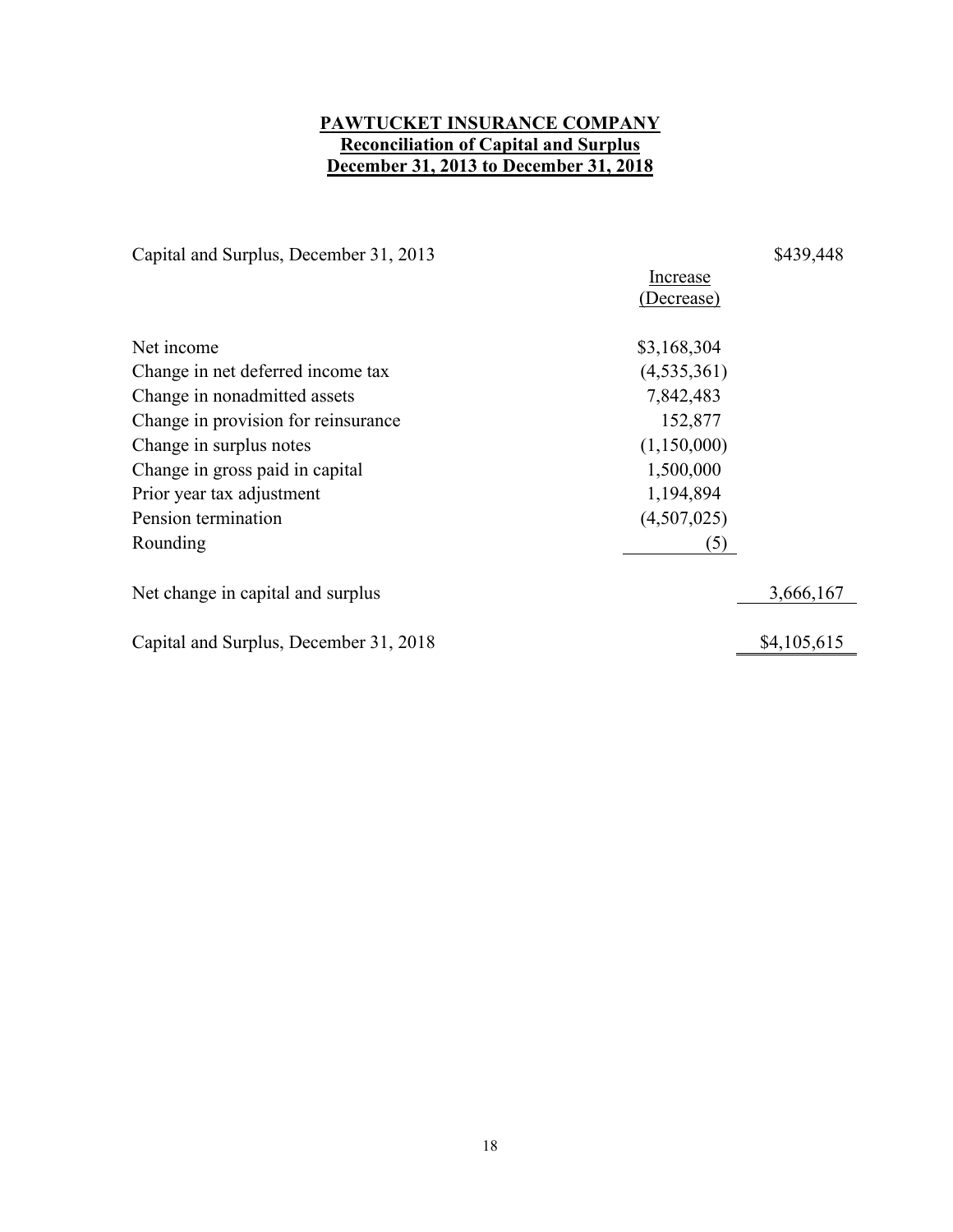# **PAWTUCKET INSURANCE COMPANY Analysis of Examination Adjustments December 31, 2018**

The examination of the Company, performed as of December 31, 2018, did not disclose any material misstatements to the financial statements contained in its 2018 Annual Statement filing. Accordingly, the amounts reported by the Company have been accepted for purposes of this report.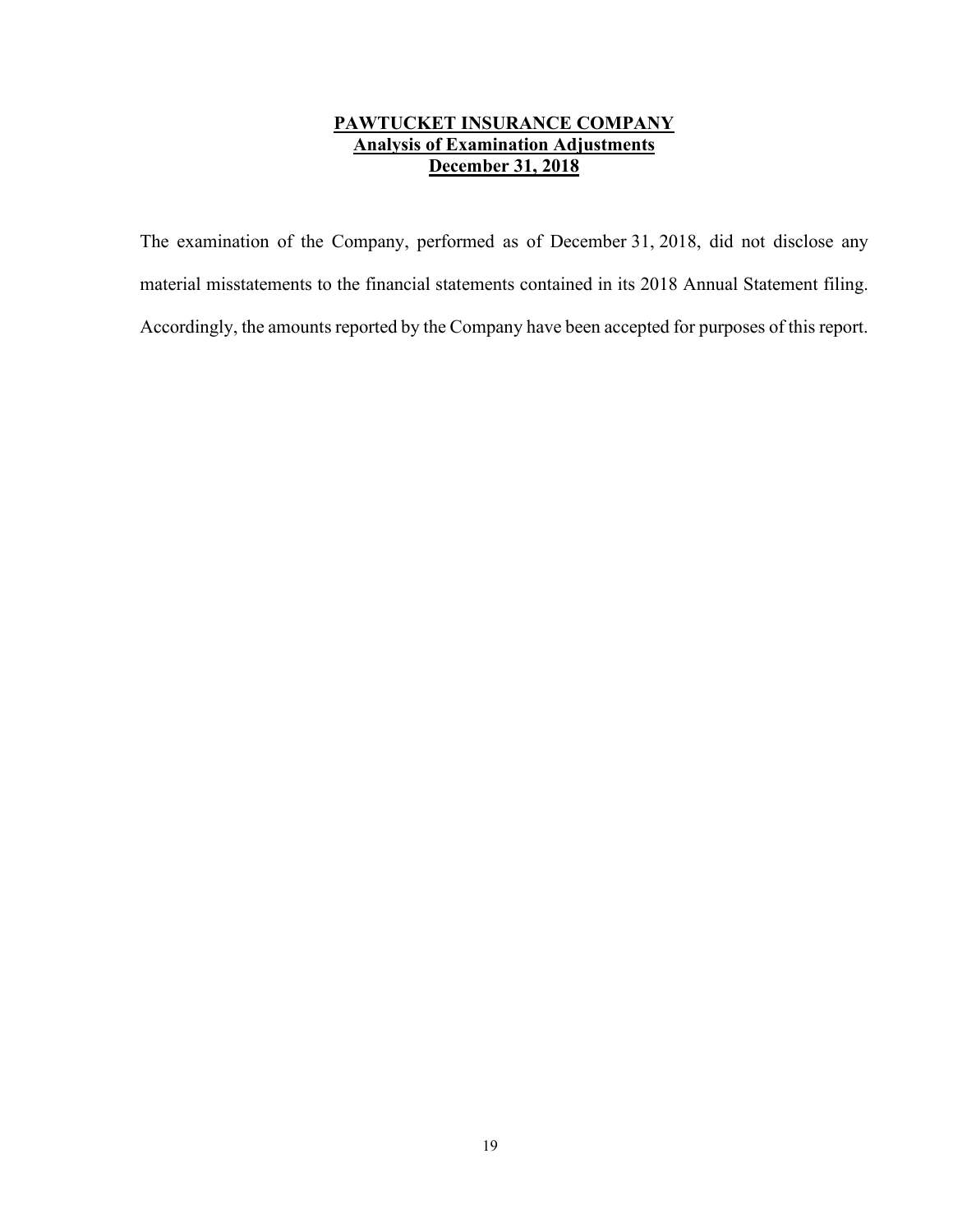## **ASSETS**

# **Cash and Cash Equivalents 51,694,139**

# Cash \$968,056<br>Cash Equivalents \$726,083 Cash Equivalents

The above amount is the net admitted value of cash and cash equivalents, held by the Company and is the same as that reported in its 2018 Annual Statement. Included in the cash equivalents is an amount of \$378,761 held as a special deposit for the State of Rhode Island.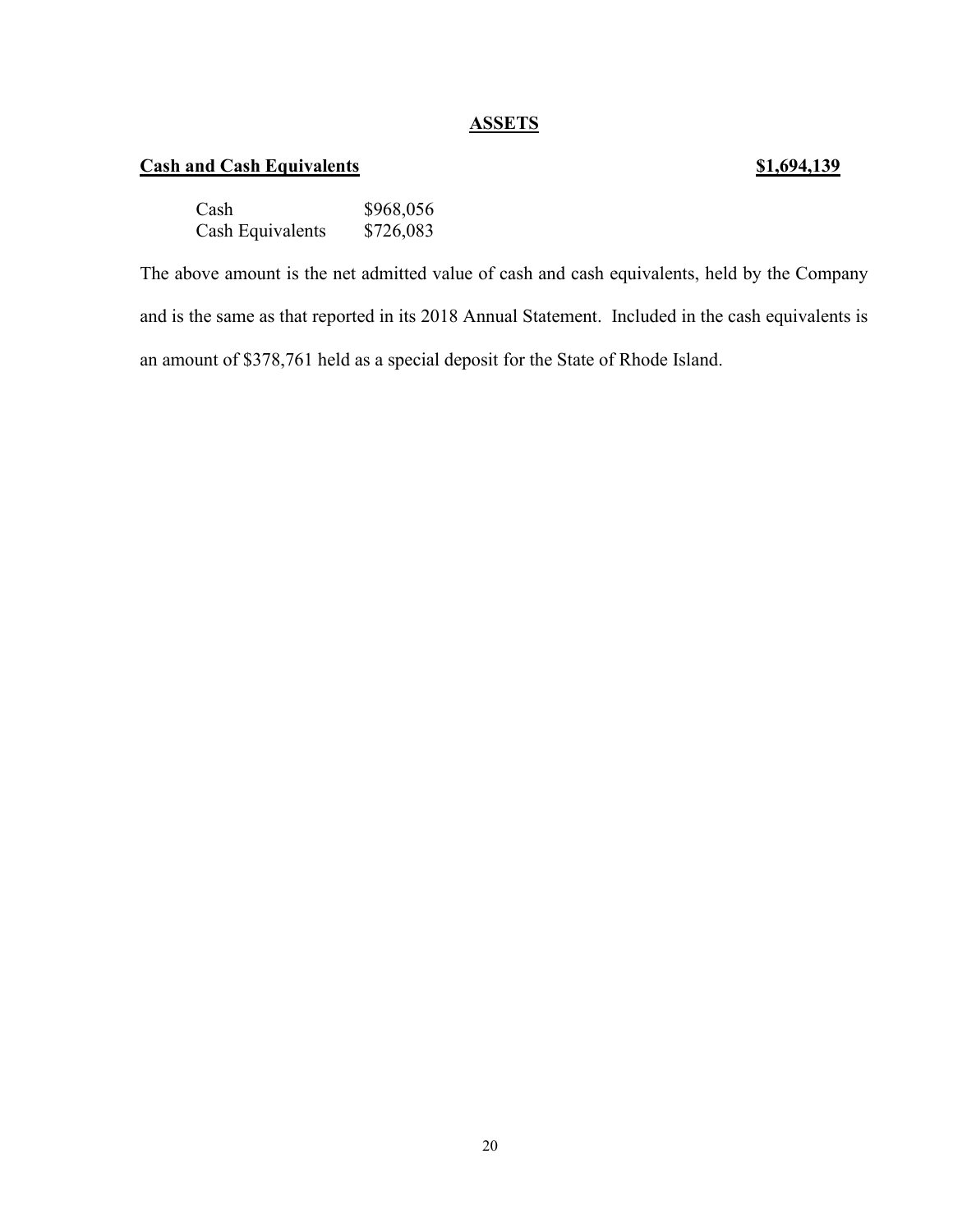## **LIABILITIES**

## **Losses \$215,000 Loss Adjustment Expenses 44,281**

The reserve consists of a single reported claim as of December 31, 2018, and the loss adjustment expense required to settle the claim subsequent to December 31, 2018. Due to the immateriality of the loss and loss adjustment expense reserves, no independent actuarial analysis was performed.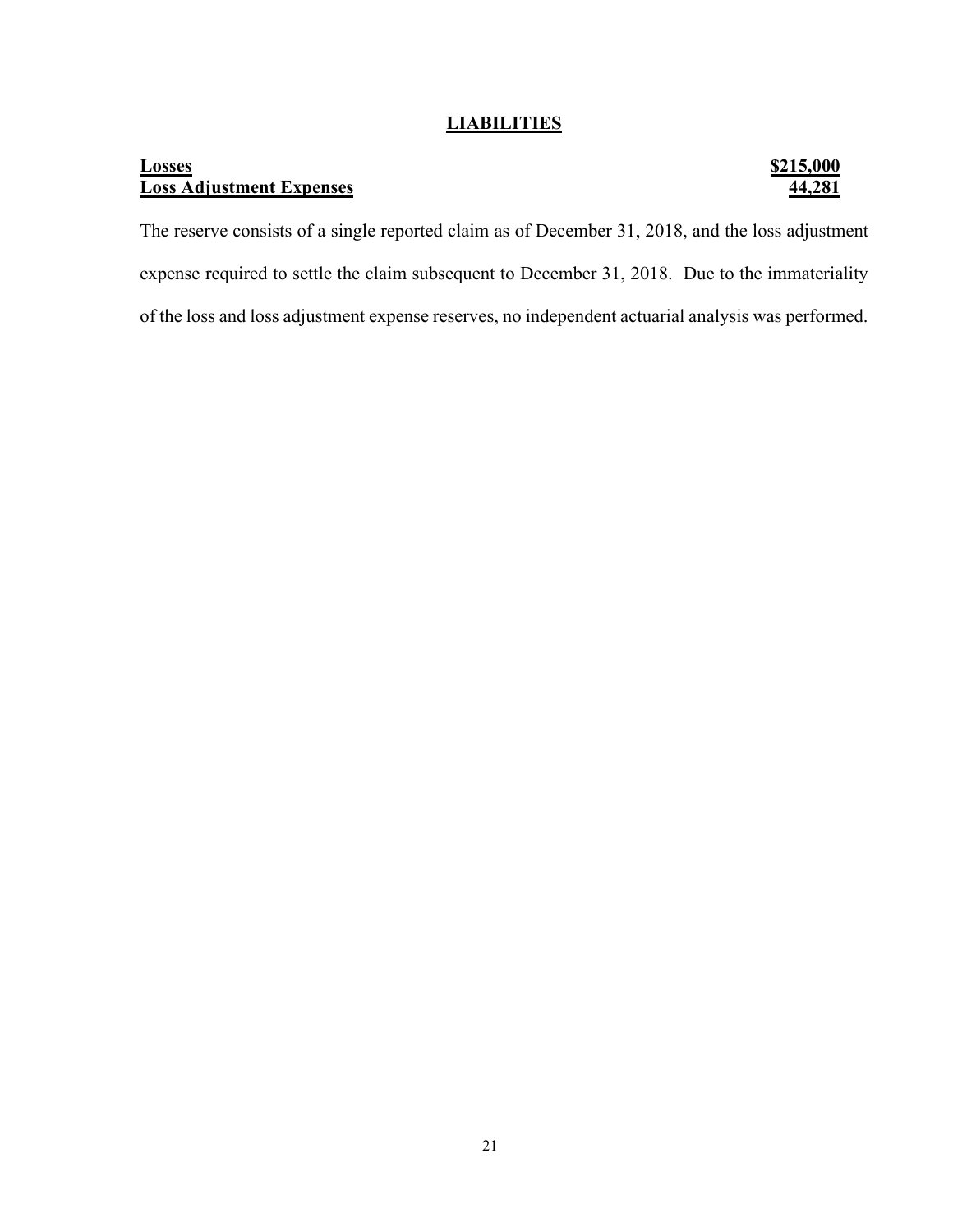#### **SUBSEQUENT EVENTS**

In the first quarter of 2019, PIC settled its one remaining reported claim for \$214,317, which includes the associated loss adjustment expense.

A review of the minutes to the Board of Directors' meetings for the period subsequent to the examination period was performed to ascertain whether any subsequent events have occurred which would have a material impact on the Company's operations or financial statements. In addition, an inquiry was made of the Company's management regarding subsequent events. Based upon our review, there were no significant events which occurred subsequent to the period covered by this examination requiring disclosure.